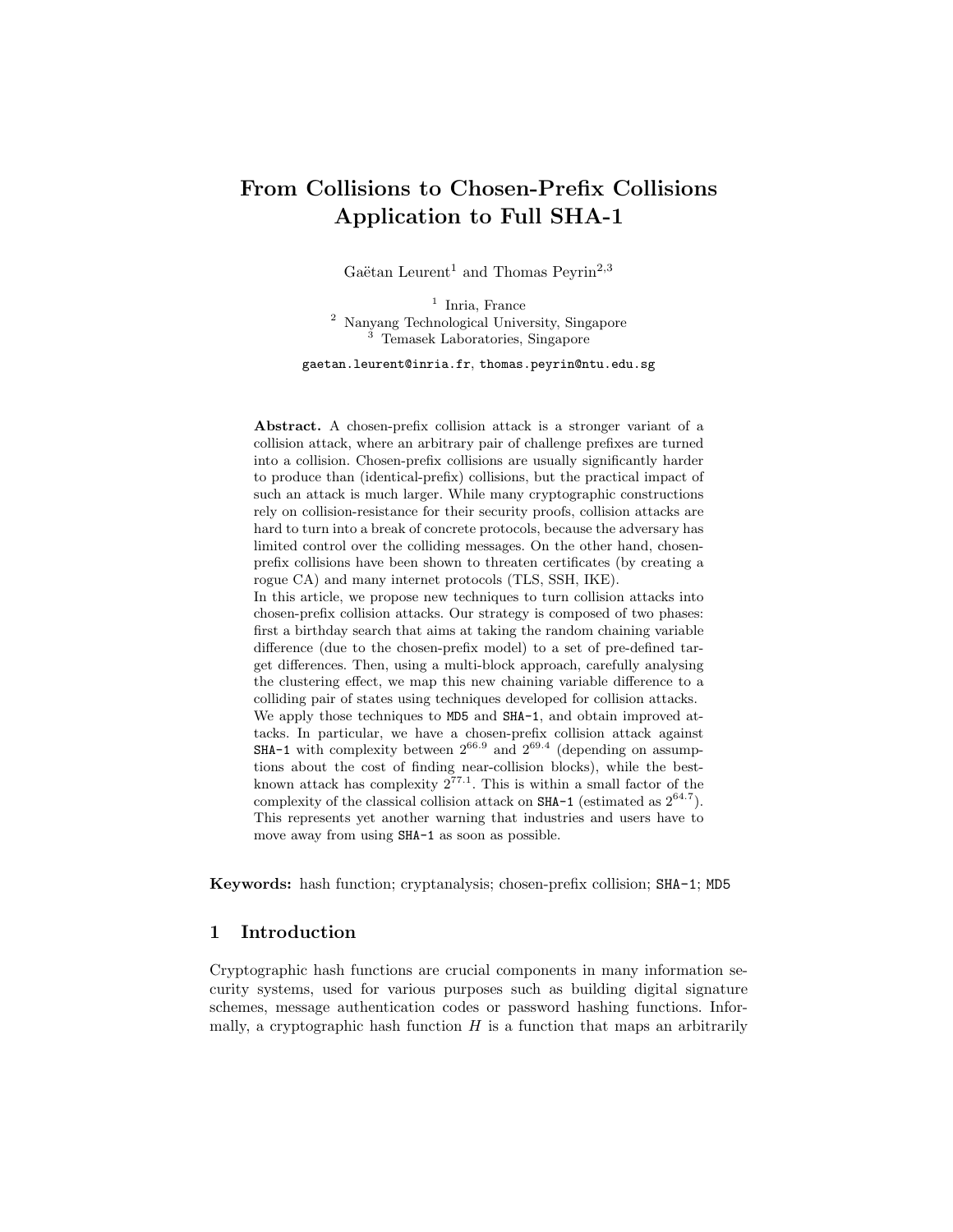long message  $M$  to a fixed-length hash value of size  $n$  bits. Hash functions are classically defined as an iterative process, such as the Merkle-Damgård design strategy [\[Mer90,](#page-28-0) [Dam90\]](#page-28-1). The message M is first divided into blocks  $m_i$  of fixed size (after appropriate padding) that will successively update an internal state (also named chaining variable), initialised with a public initial value (IV), using a so-called compression function  $h$ . The security of the hash function is closely related to the security of the compression function.

The main security property expected from such functions is collision resistance: it should be hard for an adversary to compute two distinct messages M and M' that map to the same hash value  $H(M) = H(M')$ , where "hard" means not faster than the generic birthday attack that can find a collision for any hash function with about  $2^{n/2}$  computations. A stronger variant of the collision attack, the so-called chosen-prefix collision attack [\[SLdW07\]](#page-29-0) is particularly important. The attacker is first challenged with two message prefixes  $P$  and  $P'$ , and its goal is to compute two messages M and M' such that  $H(P \parallel M) = H(P' \parallel M')$ , where  $\parallel$  denotes concatenation. Such collisions are much more dangerous than simple collisions in practice, as they indicate the ability of an attacker to obtain a collision even though random differences (thus potentially some meaningful information) were inserted as message prefix. In particular, this is an important threat in the key application of digital signatures: chosen-prefix collisions for MD5 were introduced in [\[SLdW07\]](#page-29-0), eventually leading to the creation of colliding X.509 certificates, and later of a rogue certificate authority  $SSA<sup>+</sup>09$ . Chosenprefix collisions have also been shown to break important internet protocols, including TLS, IKE, and SSH [\[BL16\]](#page-27-0), because they allow forgeries of the handshake messages.

SHA-1 is one the most famous cryptographic hash functions in the world, having been the NIST and de-facto worldwide hash function standard for nearly two decades until very recently. Largely inspired by MD4 [\[Riv91\]](#page-28-2) and then MD5 [\[Riv92\]](#page-29-2), the American National Security Agency (NSA) first designed a 160-bit hash function SHA-0 [\[Nat93\]](#page-28-3) in 1993, but very slightly tweaked one part of the design two years later to create a corrected version SHA-1 [\[Nat95\]](#page-28-4). It remained a standard until its deprecation by the NIST in 2011 (and disallowed to be used for digital signatures at the end of 2013). Meanwhile, hash functions with larger output sizes were standardized as SHA-2 [\[Nat02\]](#page-28-5) and due to impressive advances in hash function cryptanalysis in 2004, in particular against hash functions of the MD-SHA family  $[WLF<sup>+</sup>05, WY05, WYY05b, WYY05a]$  $[WLF<sup>+</sup>05, WY05, WYY05b, WYY05a]$  $[WLF<sup>+</sup>05, WY05, WYY05b, WYY05a]$  $[WLF<sup>+</sup>05, WY05, WYY05b, WYY05a]$  $[WLF<sup>+</sup>05, WY05, WYY05b, WYY05a]$  $[WLF<sup>+</sup>05, WY05, WYY05b, WYY05a]$  $[WLF<sup>+</sup>05, WY05, WYY05b, WYY05a]$ , the NIST decided to launch a hash design competition that eventually led to the standardization in 2015 of SHA-3 [\[Nat15\]](#page-28-6).

There has been a lot of cryptanalysis done on SHA-1. After several first advances on SHA-0 and SHA-1  $\left[CI98, BCJ^{+}05\right]$  $\left[CI98, BCJ^{+}05\right]$  $\left[CI98, BCJ^{+}05\right]$ , researchers managed to find for the first time in 2004 a theoretical collision attack on the whole hash function, with an estimated cost of  $2^{69}$  hash function calls [\[WYY05a\]](#page-29-6). This attack was extremely complex and involved many details, so the community worked on better evaluating and further improving the actual cost of finding a collision on SHA-1 with these new techniques. Collisions on reduced-step versions of SHA-1 were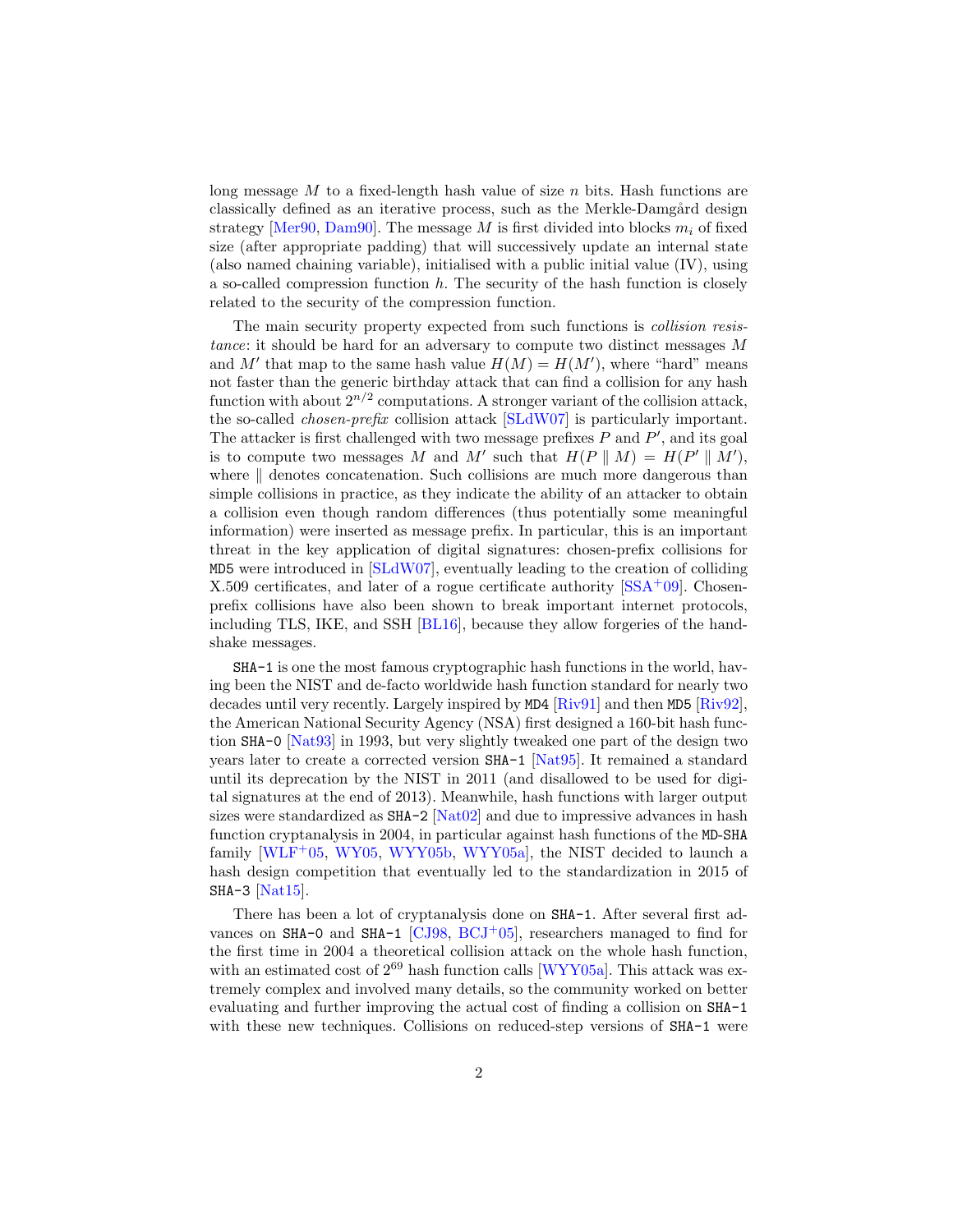computed [\[DMR07,](#page-28-7) [KPS15\]](#page-28-8), or even collisions on the whole SHA-1 compression function [\[SKP16\]](#page-29-7), which eventually led to the announcement in 2017 of the first  $SHA-1$  collision  $[SBK+17]$  $[SBK+17]$ . The best known results are listed in Table [1:](#page-6-0) the best collision attack against  $\overline{SHA}$ -1 has complexity  $2^{61}$  on CPU [\[Ste13\]](#page-29-9), and  $2^{64.7}$  when implemented on GPU  $[SBK^+17]$  $[SBK^+17]$ , while the best chosen-prefix collision attack has complexity  $2^{77.1}$  [\[SKP16\]](#page-29-7).

Even though SHA-1 has been broken in 2004, it is still deployed in many security systems, because collision attacks do not seem to directly threaten most protocols, and migration is expensive. Web browsers have recently started to reject certificates with SHA-1 signatures, but there are still many users with older browsers, and many protocols and softwares that allow SHA-1 signatures. Concretely, it is still possible to buy a SHA-1 certificate from a trusted CA, and many email clients accept a SHA-1 certificate when opening a TLS connection. SHA-1 is also widely supported to authenticate TLS handshake messages.

Main SHA-1 cryptanalysis techniques. Attacks against SHA-1 are based on differential cryptanalysis, where an attacker manages to somewhat control the output of the compression function. Several important ideas were used to turn differential cryptanalysis into an effective tool against hash functions:

- Linearization [\[CJ98\]](#page-27-1). In order to build differential trails with high probability, a linearized version of the step function is used. Differential trails with a low-weight output difference  $\delta_Q$  can be used to find near-collisions in the compression function (i.e. two outputs that are close to a collision, the distance metric being for example the Hamming distance).
- Message modification [\[BC04,](#page-27-3) [WYY05a\]](#page-29-6) In a differential attack against a hash function, the attacker can choose messages that directly satisfy some of the constraints of the path, because there is no secret key. While the conditions in the first steps are easy to satisfy, more advanced techniques have been introduced to extend the usage of these degree of freedom to later rounds in order to speed-up collision search: neutral bits (firstly introduced for cryptanalysis SHA-0  $[BC04, BCJ<sup>+</sup>05]$  $[BC04, BCJ<sup>+</sup>05]$  $[BC04, BCJ<sup>+</sup>05]$  $[BC04, BCJ<sup>+</sup>05]$ , message modifications  $[WYY05a]$ and boomerangs/tunnels [\[Kli06,](#page-28-9) [JP07\]](#page-28-10).
- Non-linear trails **WYY05a**. In order to get more flexibility on the differential trails, the first few steps can use non-linearity instead of following the constraints of the linearized step function. This does not affect the complexity of the search for conforming messages (thanks to messages modification techniques), but it allows to build trails from an arbitrary input difference to a good fixed output difference  $\delta_{\mathcal{O}}$  (or its opposite).
- Multi-block technique [\[CJ98,](#page-27-1) [WYY05a\]](#page-29-6). The multi-block technique takes advantage of the Davies-Meyer construction used inside the compression function. Indeed, it can be written as  $h(x, m) = x + E_m(x)$  where E is a block cipher, and + denotes some group operation. Because of this feedforward, an attacker can use several differential trails in E, and several nearcollisions blocks, to iteratively affect the internal state. In particular, using non-linearity in the first steps, he can derive two related trails  $0 \stackrel{\delta_M}{\leadsto} \delta_O$  and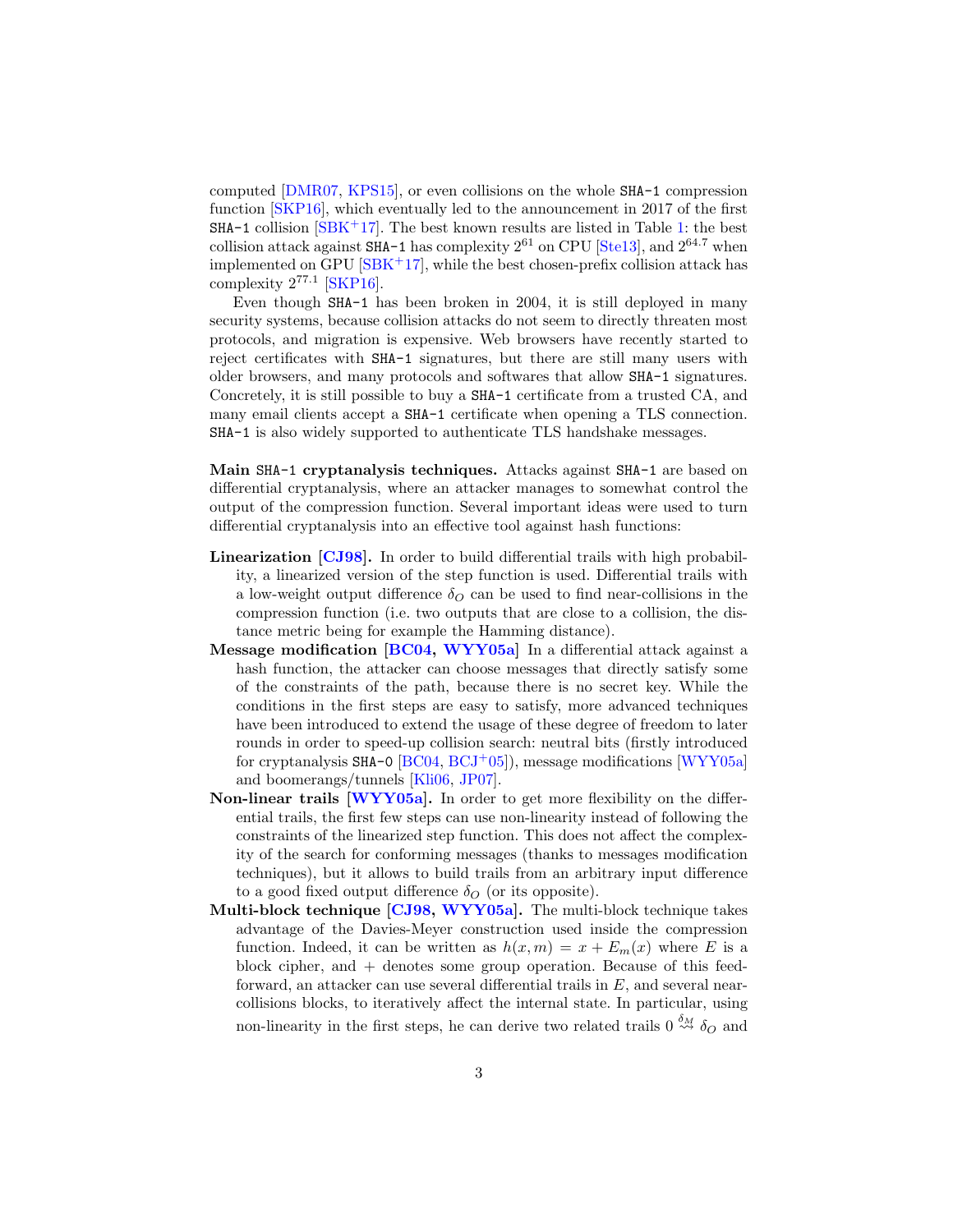$\delta_{\mathcal{O}} \stackrel{-\delta_M}{\leadsto} -\delta_{\mathcal{O}}$  in E from a single linear trail, by swapping the message pair. When conforming messages are found for each block, this leads to a collision because the internal state differences cancel out (see Figure [1\)](#page-4-0).

- Birthday phase for chosen-prefix collisions [\[SLdW07,](#page-29-0) [Ste13\]](#page-29-9). Differential techniques have also been used for chosen-prefix collision attacks. An attacker can relax the last steps of the differential trail to allow a set  $\mathcal D$  of output differences rather than a single  $\delta_{\Omega}$ . He can also use several differential trails, and use the union of the corresponding sets. Starting from two different prefixes  $P, P'$ , the chosen-prefix collision attack has two stages (see Figure [2\)](#page-4-1):
	- In the birthday stage, the attacker uses a generic collision search with message blocks  $m_0, m'_0$  to reach a difference  $\delta = H(P' || m'_0) - H(P || m_0)$ in D with complexity roughly  $\sqrt{\pi \cdot 2^n/|\mathcal{D}|}$ .
	- In the *near-collision stage*, he builds a differential trail δ  $\rightarrow$  −δ using non-linearity in the first steps, and searches a conforming message to build the chosen-prefix collision.
- Multi-block for chosen-prefix collisions [\[SLdW07\]](#page-29-0). If a collection of differential trails affecting separate parts of the internal state is available, chosenprefix collision attacks can be greatly improved. In particular, if an arbitrary input difference  $\delta_R$  can be decomposed as  $\delta_R = -\left(\delta_O^{(1)} + \delta_O^{(2)} + \cdots + \delta_O^{(n)}\right)$  $\delta_{\overline{O}}^{(r)}$  $O(D)$ , where each  $\delta_{Q}^{(i)}$  can be reached as the output of a differential trail, the attacker just has to find near-collision blocks with output differences  $\delta_O^{(1)}, \ldots, \delta_O^{(r)}$  (see Figure [3\)](#page-4-2).

Alternatively, if this only covers a subset of input differences, the multi-block technique is combined with a birthday stage.

Our contributions. In this work, we describe new chosen-prefix collision attacks against the MD-SHA family, using several improvements to reduce the complexity.

1. The main improvement comes from how we use multiple near-collision blocks. For instance, using two blocks we can start from any difference in the set  $S :=$  $\{\delta_1 + \delta_2 \mid \delta_1, \delta_2 \in \mathcal{D}\}\$ , and cancel it iteratively with a first block following a trail  $\delta_1 + \delta_2 \rightarrow -\delta_1$  and a second block following a trail  $\delta_2 \rightarrow -\delta_2$  (see Figure [4\)](#page-13-0). The set  $S$  grows with the number of blocks: this reduces the cost of the birthday search in exchange for a more expensive near-collision stage. While there are previous chosen-prefix collision attacks using several near-collision blocks [\[LPRR07,](#page-28-11) [Pey07,](#page-28-12) [SLdW07,](#page-29-0)  $SSA<sup>+</sup>09$  $SSA<sup>+</sup>09$ , [MRS15\]](#page-28-13), these attacks use a collection of differential trails to impact different parts of the state (each block uses a different trail). On the opposite, our technique can be used with a single differential trail, or a collection of trails without any special property. In particular, previous chosen-prefix collision attacks based on a single trail (against  $SHA-1$  [\[Ste13\]](#page-29-9) and MD5 [\[SSA](#page-29-1)+09, Section 6]) used only one near-collision block.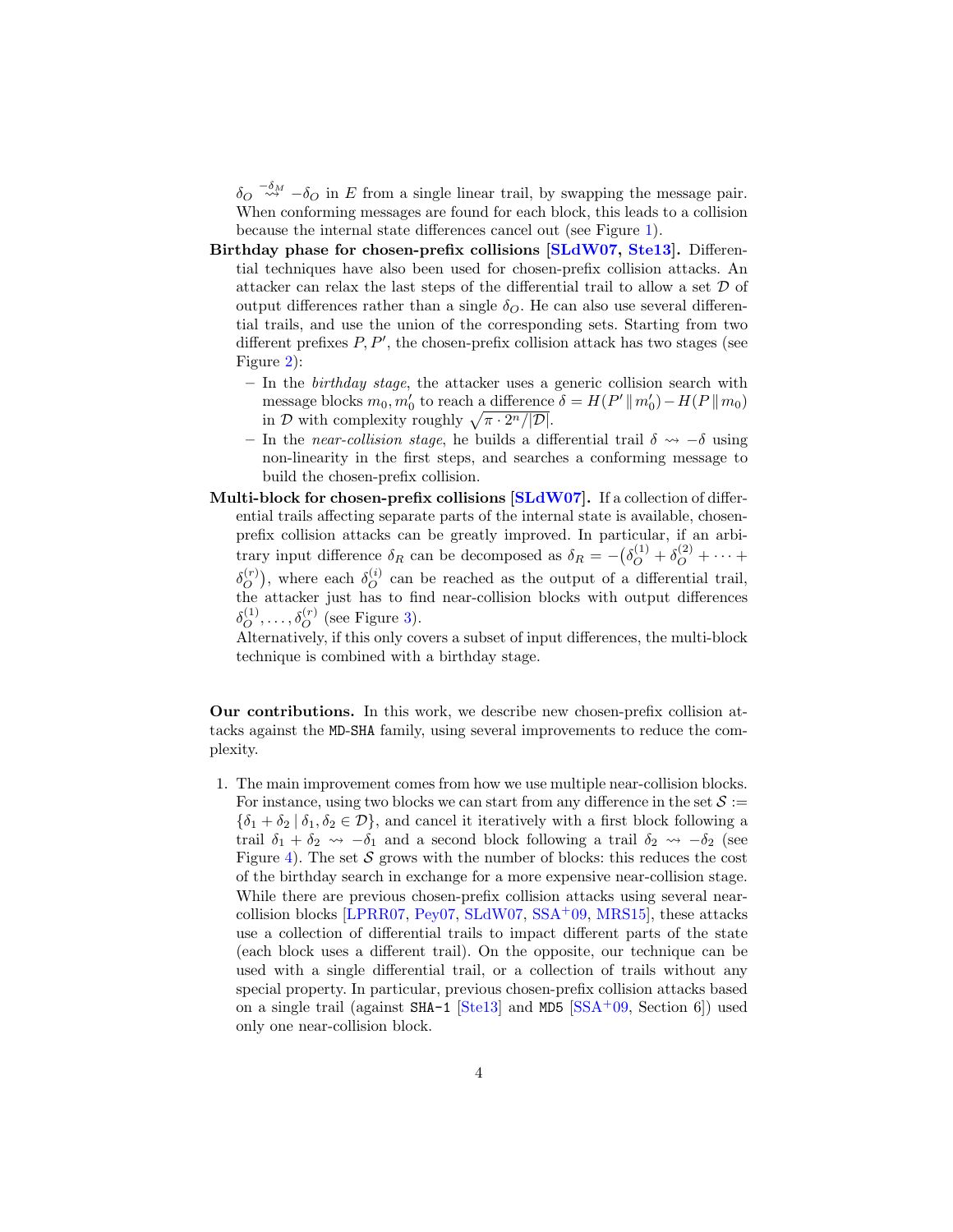

<span id="page-4-0"></span>Fig. 1. 2-block collision attack using a linear trail  $\delta_I \stackrel{\delta_M}{\leadsto} \delta_O$  and two non-linear trails  $0 \rightarrow \delta_I$  and  $\delta_O \rightarrow -\delta_I$ . Green values between bracket represent differences in the state.



<span id="page-4-1"></span>Fig. 2. Single-block chosen-prefix collision attack with a birthday stage. The linear trail  $\delta_I\leadsto\delta_O$  is relaxed to reach a set  $\mathcal S$  of feasible differences.



<span id="page-4-2"></span>Fig. 3. Multi-block chosen-prefix collision attack. We assume that an arbitrary difference  $\delta_R$  can be decomposed as  $\delta_R = -\left(\delta_O^{(1)} + \delta_O^{(2)} + \cdots + \delta_O^{(r)}\right)$ , where each  $\delta_O^{(i)}$  can be reached as the output of a differential trail.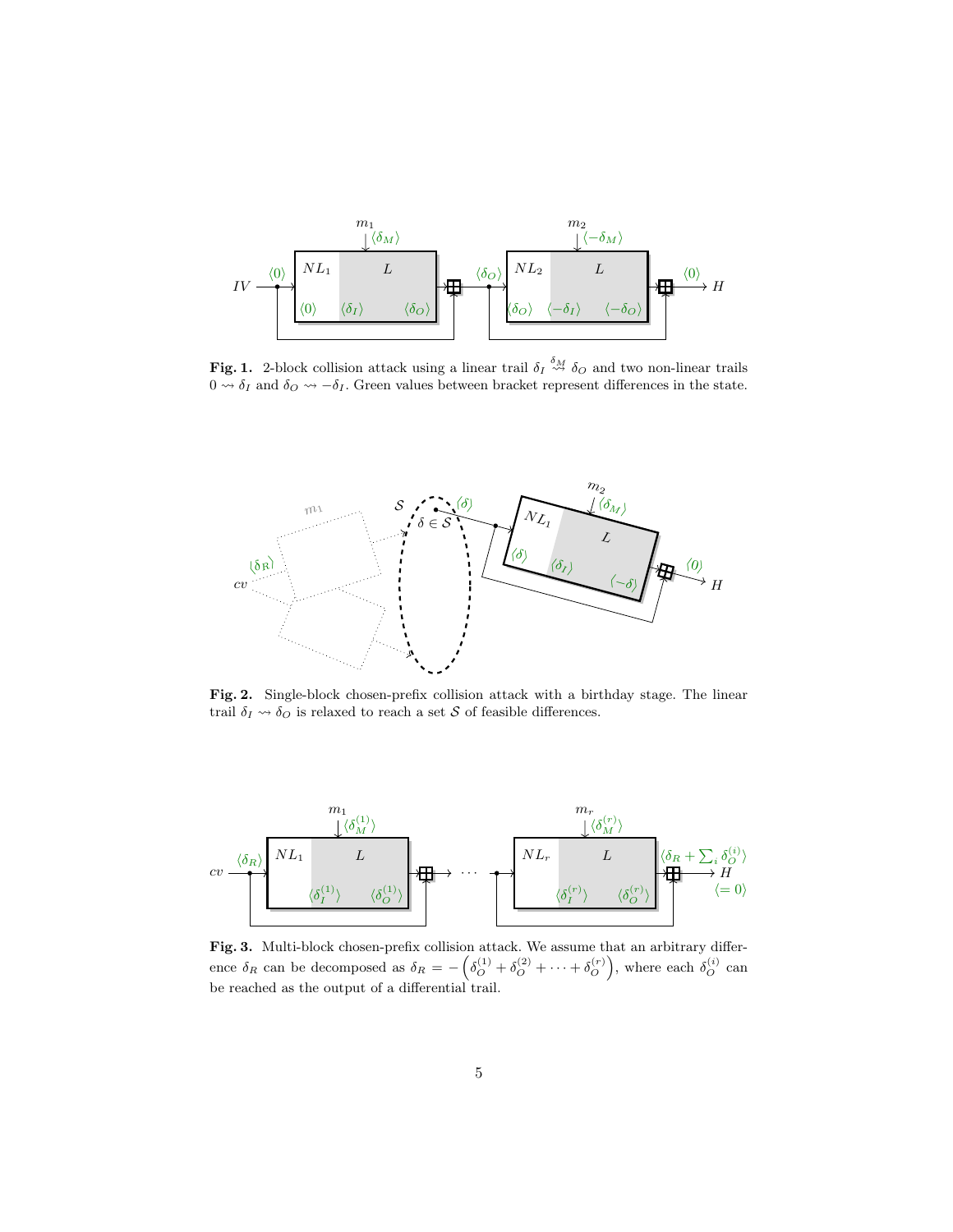2. In addition, we use a clustering technique to optimize the near-collision stage, taking advantage of multiple ways to cancel a given difference. For instance, let's assume that we have to cancel a difference  $\delta$  in the internal state that can be written in two different ways:  $\delta = \delta_1 + \delta_2 = \delta'_1 + \delta'_2$ , with  $\delta_1, \delta'_1, \delta_2, \delta'_2 \in \mathcal{D}$ , knowing trails  $\delta \rightarrow -\delta_1$  and  $\delta \rightarrow -\delta'_1$  with the same message constraints. Then, an attacker can target simultaneously  $-\delta_1$  and  $-\delta'_1$  for the first nearcollision block (and use either a trail  $\delta_2 \rightarrow -\delta_2$  or  $\delta'_2 \rightarrow -\delta'_2$  for the second block, depending on the first block found). This can reduce the cost of finding the first block by a factor two.

This technique can be seen as a generalization of an optimisation used for collision attacks with two blocks, where the first is less constrained and several output differences are allowed (for instance the SHA-1 collision attack of [\[Ste13\]](#page-29-9) allows 6 output differences, so that the first block is 6 times less expensive than the second).

Using these techniques, we obtain significant improvements to chosen-prefix collision attacks against MD5 and SHA-1.

Application to MD5. We use multiple near-collision blocks to improve the complexity of the chosen-prefix collision attack with a single near-collision block given in  $[SSA<sup>+</sup>09, Section 6]$  $[SSA<sup>+</sup>09, Section 6]$ . We start with the same differential trail, and a set  $D$  of size  $2^{25.2}$ , built in the same way. Using two near-collision blocks, we can target the set  $S := \{\delta_1 + \delta_2 \mid \delta_1, \delta_2 \in \mathcal{D}\}\$  which contains  $2^{37.1}$  elements. This leads to an attack with complexity roughly  $\sqrt{\pi \cdot 2^{128}/2^{37.1}} \approx 2^{46.3}$ , while the best previous attack with two blocks or less required  $2^{53.2}$  MD5 computations. However, the best chosen-prefix collision attack against MD5 is still the attack from  $SSA+09$  with complexity  $2^{39.1}$  using 9 near-collision blocks.

Application to SHA-1. For SHA-1, we start with the attack of Stevens [\[Ste13\]](#page-29-9), and after using several improvements we obtain a chosen-prefix collision attack with estimated complexity between  $2^{66.9}$  and  $2^{69.4}$  SHA-1 computations. This is within a small factor of the complexity of a plain collision attack, estimated at  $2^{64.7}$  on average [\[WYY05a,](#page-29-6) [SBK](#page-29-8)<sup>+</sup>17], and orders of magnitude better than the 277.<sup>1</sup> computations cost of the currently best known chosen-prefix collision attack [\[Ste13\]](#page-29-9) on SHA-1. We have conducted tests to check that our assumptions are indeed verified in practice.

First, we use a more relaxed version of the differential trail than used in [\[Ste13\]](#page-29-9), so that we have a set  $S$  of size 8768 rather than 192. This directly reduce the attack cost by a factor 6.75, down to  $2^{74.3}$ . Next, we use the multi-block technique to build a large set  $S$  and to reduce further the cost of the birthday stage. Using a set S of size  $2^{29.4}$  with a near-collision cost at most  $12 \times 2^{64.7}$ , this reduces the cost of the attack down to  $2^{68.6}$  (with an optimistic estimate). Finally, we use the clustering technique to reduce the near-collision cost. After optimization, we have a set  $S$  of  $2^{32.67}$  differences that can be reached with a maximum cost of  $3.5 \times 2^{64.7}$  (with an optimistic estimate), leading to a full attack with complexity  $2^{66.9}$  — about five time more expensive than the collision attack.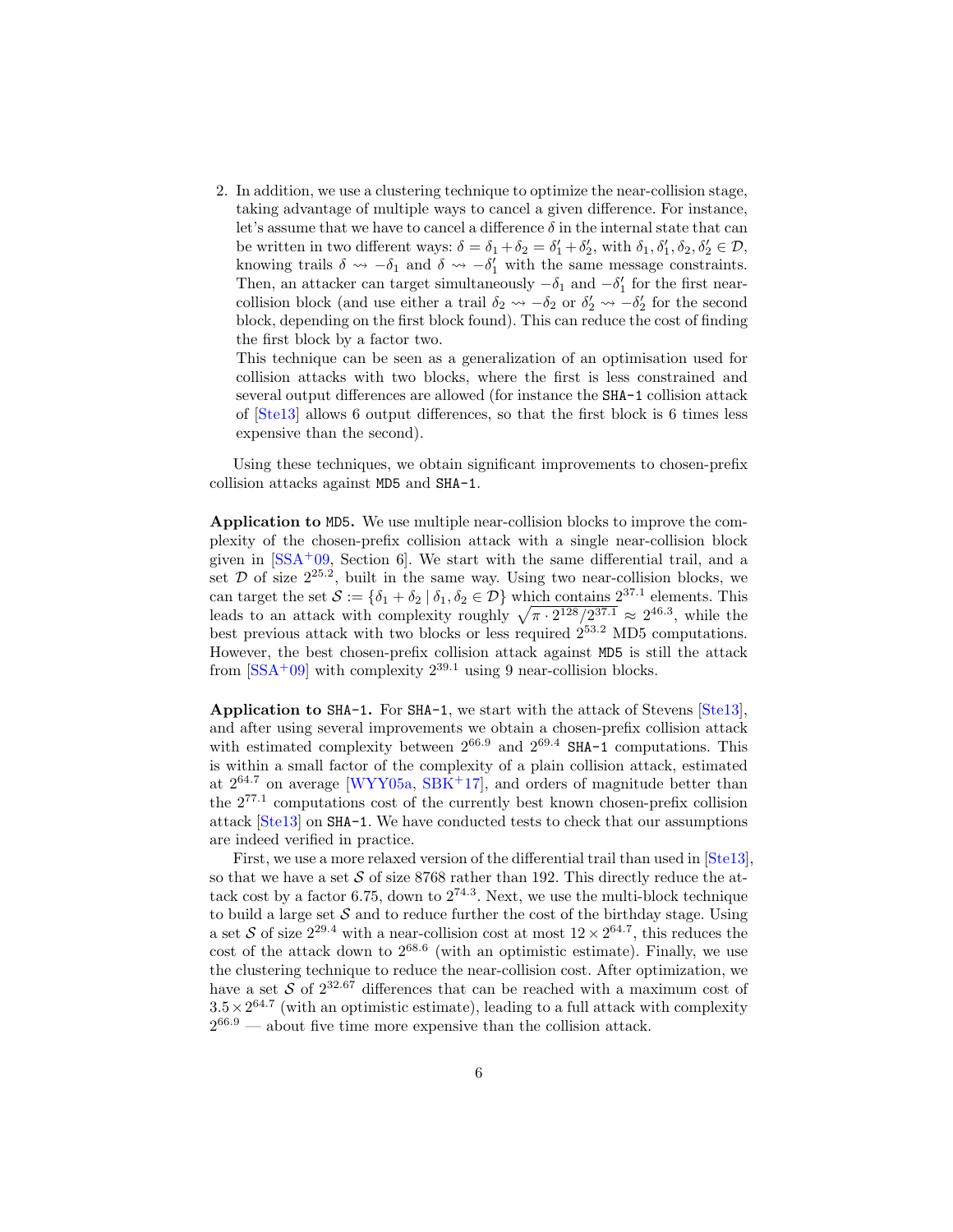| Function | Collision type                                               | Complexity                                                                                                                | Ref.                                                              |
|----------|--------------------------------------------------------------|---------------------------------------------------------------------------------------------------------------------------|-------------------------------------------------------------------|
| $SHA-1$  | free-start collision<br>collision<br>chosen-prefix collision | $2^{57.5}$<br>$2^{69}$<br>$2^{64.7}$<br>$2^{77.1}$<br>$2^{66.9}$ $-$<br>$2^{69.4}$                                        | $ $ SKP16 $ $<br>[WYY05a]<br>$[Ste13, SBK+17]a$<br> Ste13 <br>New |
| MD5      | collision                                                    | $2^{40}$<br>$2^{16}$                                                                                                      | WY05 <br>$SSA+09$                                                 |
|          | chosen-prefix collision (9 blocks)                           | $2^{39.1}$<br>$2^{49}$<br>$(3 \text{ blocks})$<br>$2^{53.2}$<br>$(1 \text{ block})$<br>$2^{46.3}$<br>$(2 \text{ blocks})$ | $SSA + 09$<br>$ {\rm SSA^+09} $<br>$SSA+09$<br>New                |

<span id="page-6-0"></span>Table 1. Comparison of previous and new cryptanalysis results on MD5 and SHA-1. A free-start collision is a collision or the compression function only, where the attacker has full control on all the primitive's inputs. Complexities in the table are given in terms of SHA-1 equivalents on a GTX-970 GPU (when possible).

<span id="page-6-1"></span><sup>*a*</sup> The attack has a complexity of  $2^{61}$  on CPU, and  $2^{64.7}$  on GPU

Our result is surprising since we show that the cost to find a chosen-prefix collision for SHA-1 is not much more than a simple collision search. Moreover our work has a strong impact in practice as chosen-prefix collision attacks are much more dangerous than simple collisions (see for example the case of  $MD5$  [\[SSA](#page-29-1)+09]). This is yet another warning that SHA-1 should be totally removed from any security product as soon as possible. The thinking "a collision attack is not directly exploitable, thus we are fine" is clearly wrong for  $SHA-1$ , and we give a proof here.

Our method is in essence quite generic, even though a lot of details have to be taken care of in order to make it work. Since most collision attacks on members of the MD-SHA family are built on the same principles as SHA-1 attacks, we believe similar ideas would apply and a collision attack can probably be transformed into a chosen-prefix collision attack for a reasonable extra cost factor. We do not foresee any reason why this technique would not apply to non MD-SHA hash functions as well (except wide-pipe hash functions which would make the birthday part too costly).

Outline. We first consider the impact of this result and give some recommendations in Section [2.](#page-7-0) Then, we describe SHA-1 and previous cryptanalysis works on this hash function in Section [3.](#page-9-0) The generic high-level description of our attack is given in Section [4,](#page-12-0) while the details regarding its application to MD5 and SHA-1 are provided in Sections [5](#page-18-0) and [6,](#page-19-0) respectively. Eventually, we conclude and propose future works in Section [7.](#page-26-0)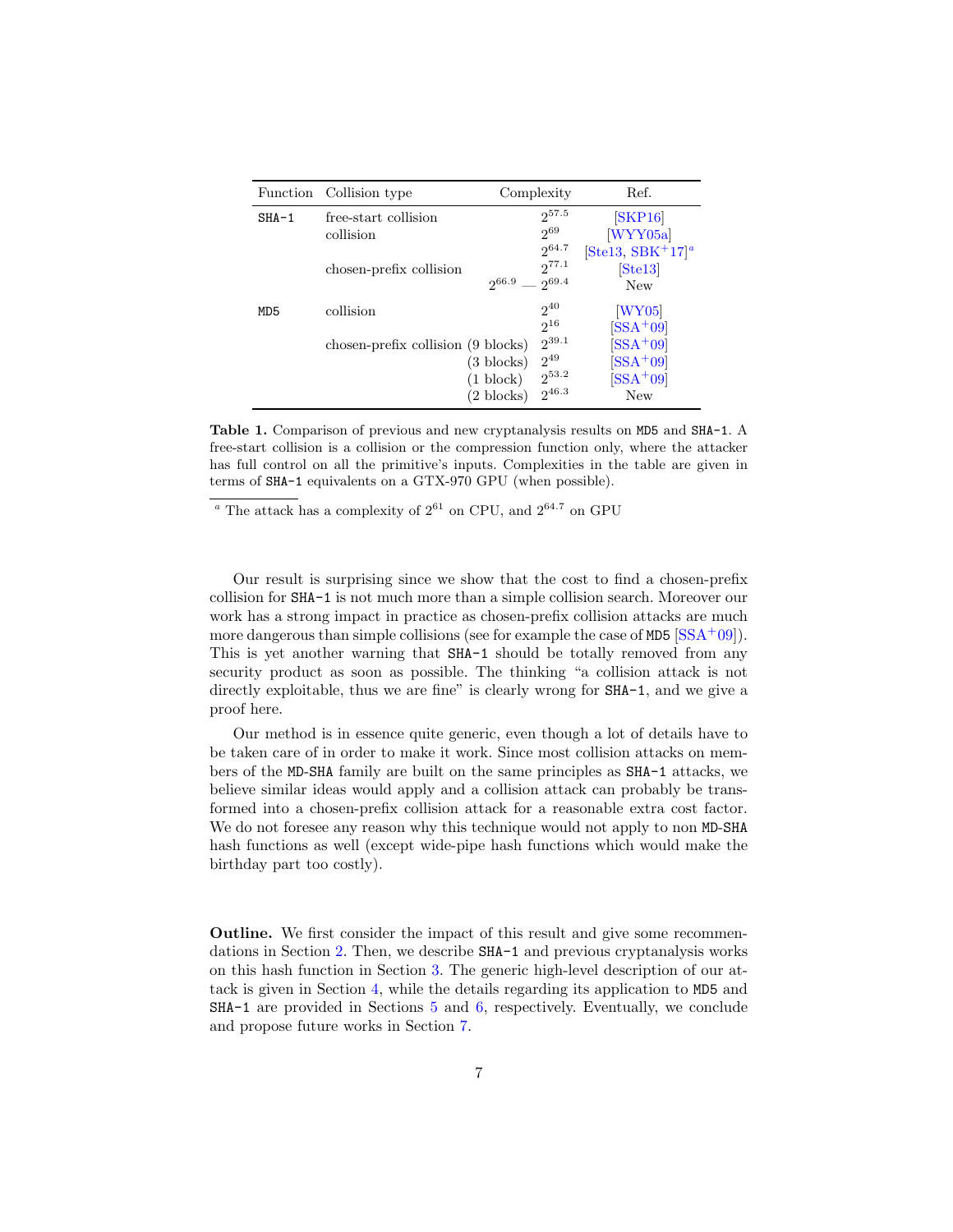# <span id="page-7-0"></span>2 Implications and Recommendations

Our work shows that finding a chosen-prefix collision is much easier than previously expected, and potentially not much harder than a normal collision search for SHA-1. As a real collision has already been computed for this hash function, one can now assume that chosen-prefix collisions are reachable even by medium funded organisations. Since a chosen-prefix collision attack can break many widely used protocols, we strongly urge users to migrate to SHA-2 or SHA-3, and to disable SHA-1 to avoid downgrade attacks.

**Cost Estimation.** We use the same estimation process as in  $[SBK+17]$  $[SBK+17]$ . With an optimistic spot-price scenario on g2.8xlarge instances of Amazon EC2, the authors estimated that the workload spent to find the SHA-1 collision was equivalent to a cost of about US\$ 110 K, with 2<sup>63</sup>.<sup>4</sup> SHA-1 equivalent calls on GTX-970 GPUs. We recall that they found the collision with less computations than expected. Using expected computational cost, the average workload required to find a SHA-1 collision is equivalent to a cost of about US\$ 275 K, or  $2^{64.7}$  SHA-1 calls. An optimistic analysis of our attack leads to a complexity of  $2^{66.9}$  SHA-1 equivalent calls on GTX-970 GPUs, corresponding to a cost of US\$ 1.2 M, while a more conservative analysis yields a complexity of  $2^{69.4}$ , or a cost of US\$ 7M.

Hardware will improve as well as cryptanalysis and we can expect that collision together with chosen-prefix collision attacks will get cheaper over the years. Migration from SHA-1 to the secure SHA-2 or SHA-3 hash algorithms should now be done as soon as possible, if not already.

Impact of Chosen-prefix Collisions. Chosen-prefix collision attacks have been demonstrated already for MD5, and they are much more dangerous that identical-prefix collision attacks, with a strong impact in practice. In particular, chosen-prefix collision attack on MD5 have been used to generate colliding X.509 certificates  $[SLdW07]$  and later a rogue certificate authority  $[SSA<sup>+</sup>09]$  $[SSA<sup>+</sup>09]$ , undermining the security of websites. They have also been shown to threaten important internet protocols, including TLS, IKE, and SSH using forgery of handshake messages. The SLOTH attacks [\[BL16\]](#page-27-0) can break various security properties of these protocols using MD5 chosen-prefix collisions, such as client impersonation in TLS 1.2. MD5 has now been removed from most security applications, but the very same threats are now a reality for SHA-1.

However, after these attacks were demonstrated with MD5, countermeasures have been implemented that make the attacks harder to exploit. In particular, CAs are now expected to randomize the serial number of X.509 certificates, which prevents the attack against certificates. Similarly, IKEv2 implementations randomize the SPI of each connection, forcing an attacker to compute the chosen-prefix collision online, after receiving the SPI. Many implementations are also more strict with suspicious looking messages and parameters (such as the cookies used in the IKEv2 attack), and SHA-1 has been depreciated from some protocols (in particular, RFC 8247 depreciates SHA-1 in IKEv2, and SHA-1 has been removed from TLS 1.3).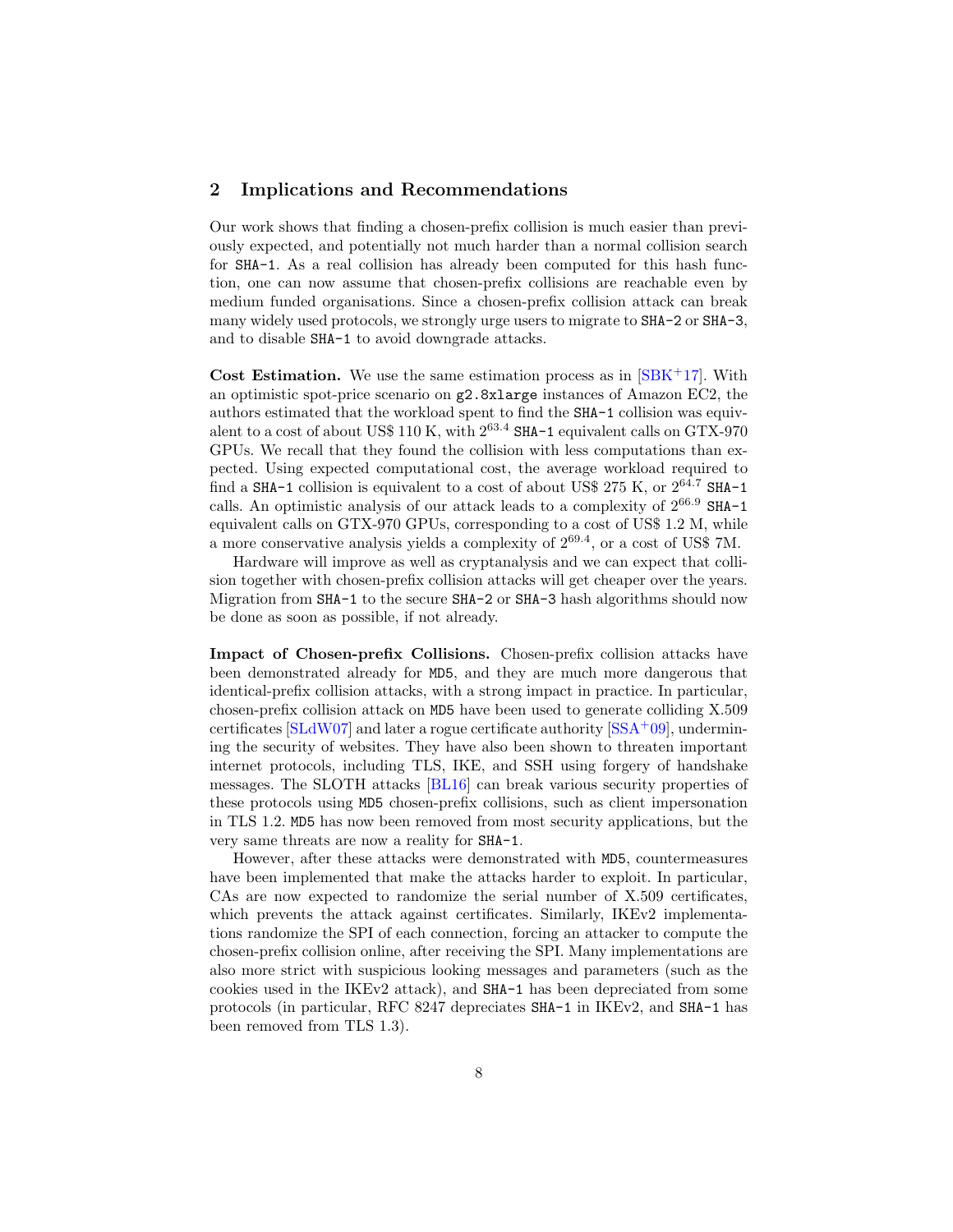As far as we understand, attacks with an online chosen-prefix collision should still be possible against the SSH and TLS 1.2 handshake. This is still far from practical[4](#page-8-0) , but it is nonetheless significantly easier than it should be with sound cryptographic primitives. Moreover, the IKEv2 and X.509 attacks might still be possible against implementations that still use SHA-1 and don't use proper countermeasures, but this requires a careful analysis of every implementation.

Usage of SHA-1. Even if practically broken only very recently, SHA-1 has been theoretically broken since 2004. It is therefore surprising that SHA-1 remains deployed in many security systems. In particular, as long as SHA-1 is allowed, even if it is not used in normal operation, an attacker can use weaknesses in SHA-1 to forge a signature, and the signature will be accepted.

First, SHA-1 is still widely used to authenticate handshake messages in secure protocols such as TLS, SSH or IKE. As shown with the SLOTH attack [\[BL16\]](#page-27-0), this allows various attacks using chosen-prefix collision, such as breaking authentication. These protocols have removed support for MD5 after the SLOTH attack, but  $SHA-1$  is still widely supported. Actually, more than<sup>[5](#page-8-1)</sup> 5% of the web servers from Alexa's top 1M (including [skype.com](https://skype.com)) prefer to use SHA-1 to authenticate TLS handshake messages.

An important effort is underway to remove SHA-1 certificates from the Web, and major browsers are now refusing to connect to servers still using SHA-1-based certificates. Yet SHA-1-based certificates remains present: according to scans of the top 1 million websites from Alexa by censys.io, there are still about 35 thou-sand<sup>[6](#page-8-2)</sup> servers with SHA-1 certificates out of 1.2 million servers with HTTPS support. SHA-1-based certificates are also used with other protocols: for instance [7](#page-8-3)00 thousand<sup>7</sup> out of 4.4 million mail servers (with IMAPS) use a  $SHA-1$  certificate. Actually, it is still possible to buy a SHA-1 certificate from a trusted root<sup>[8](#page-8-4)</sup>! Even though recent web browsers reject those certificates, they are accepted by older browsers and by many clients for other protocols. For instance, the "Mail" application included in Windows 10 still accepts SHA-1 certificates without warnings when opening an IMAPS connection.

Unfortunately, many industry players did not consider moving away from SHA-1 a priority, due to important costs and possible compatibility and bug issues induced by this move. An often-heard argument is that a simple collision attacks against a hash function is not very useful for an attacker, because he

<span id="page-8-0"></span><sup>4</sup> Using our attack, it would take a computation power similar to the full bitcoin network to compute a SHA-1 chosen-prefix collision within one minute, and some parts of the attack will be hard to parallelize to such a degree.

<span id="page-8-1"></span><sup>5</sup> [https://censys.io/domain?q=tags:https+and+443.https.tls.signature.hash\\_](https://censys.io/domain?q=tags:https+and+443.https.tls.signature.hash_algorithm:sha1) [algorithm:sha1](https://censys.io/domain?q=tags:https+and+443.https.tls.signature.hash_algorithm:sha1)

<span id="page-8-2"></span> $^6$  [https://censys.io/domain?q=tags:https+and+443.https.tls.certificate.](https://censys.io/domain?q=tags:https+and+443.https.tls.certificate.parsed.signature_algorithm.name:SHA1*) [parsed.signature\\_algorithm.name:SHA1\\*](https://censys.io/domain?q=tags:https+and+443.https.tls.certificate.parsed.signature_algorithm.name:SHA1*)

<span id="page-8-3"></span><sup>7</sup> [https://censys.io/ipv4?q=tags:imaps+and+993.imaps.tls.tls.certificate.](https://censys.io/ipv4?q=tags:imaps+and+993.imaps.tls.tls.certificate.parsed.signature_algorithm.name:SHA1*) [parsed.signature\\_algorithm.name:SHA1\\*](https://censys.io/ipv4?q=tags:imaps+and+993.imaps.tls.tls.certificate.parsed.signature_algorithm.name:SHA1*)

<span id="page-8-4"></span> $^8$  [https://www.secure128.com/online-security-solutions/products/](https://www.secure128.com/online-security-solutions/products/ssl-certificate/symantec/sha-1-private-ssl/) [ssl-certificate/symantec/sha-1-private-ssl/](https://www.secure128.com/online-security-solutions/products/ssl-certificate/symantec/sha-1-private-ssl/)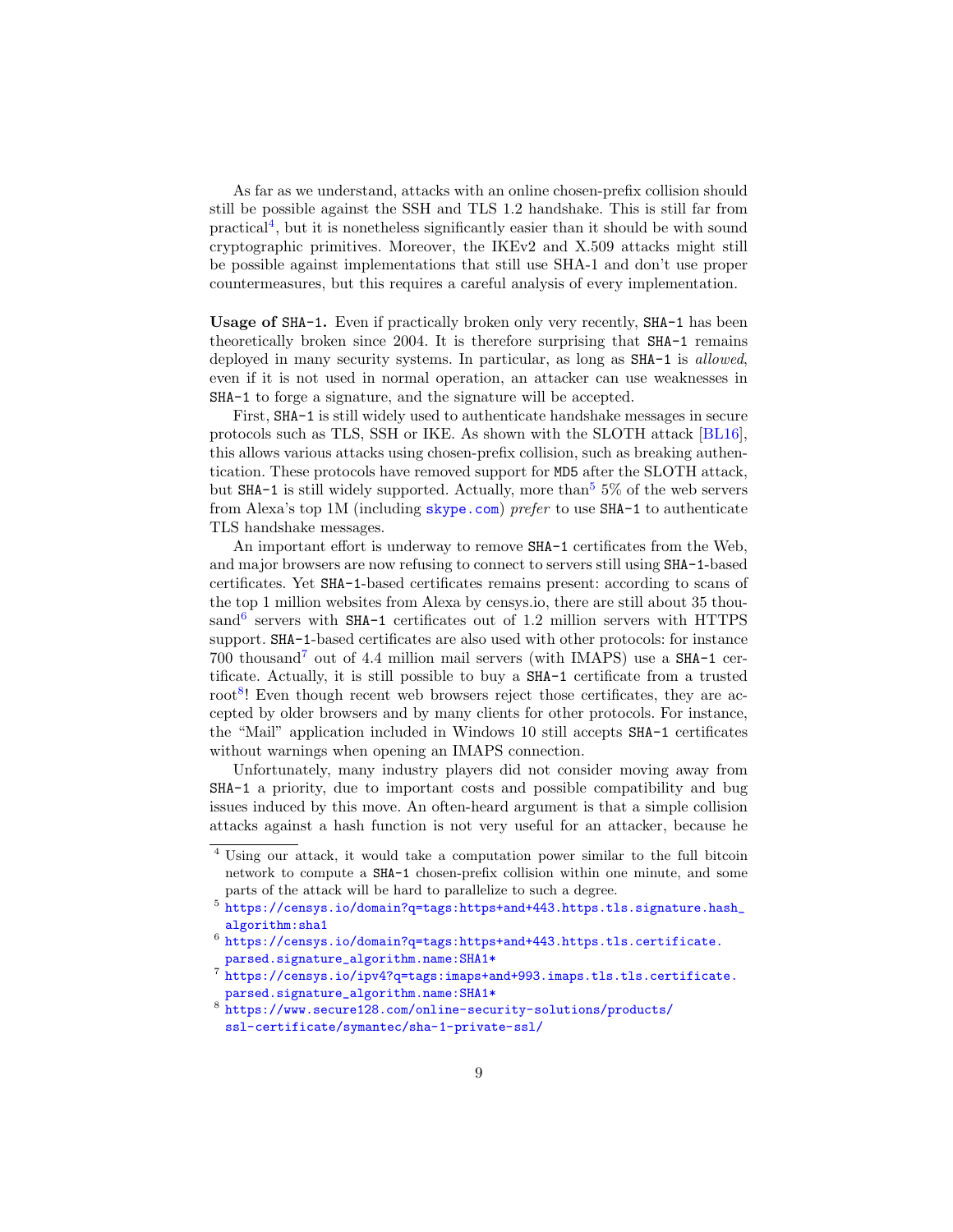doesn't have much control over the colliding messages. Therefore, there seemed to be a long way to go before really useful collision attacks would be found for SHA-1, if ever. Indeed, the current best chosen-prefix collision attack against  $SHA-1$  requires  $2^{77.1}$  hash calls  $[Ste13]$ , thus orders of magnitude harder than the cost of finding a simple collision. Similarly, in the case of MD5, the cost goes from  $2^{16}$  to  $2^{39}$  for the currently best known collision and chosen-prefix collision attacks. However, this is a dangerous game to play as the history showed that cryptanalysis only keep improving, and attackers will eventually come up with ways to further improve their cryptanalysis techniques. For example, in the case of MD5, collisions for the compression function were found [\[dB94\]](#page-28-14) in 1993, collisions for the whole hash function were found [\[WY05\]](#page-29-4) in 2004, colliding X.509 MD5-based certificates were computed [\[SLdW07\]](#page-29-0) in 2007, and rogue Certificate Authority certificate  $[SSA+09]$  $[SSA+09]$  was eventually created in 2009.

### <span id="page-9-0"></span>3 Preliminaries

#### 3.1 Description of SHA-1

We describe here the SHA-1 hash function, but we refer to  $[Nat95]$  for all the complete details.

SHA-1 is a 160-bit hash function based on the well-known Merkle-Damgård paradigm [\[Dam89,](#page-27-4) [Mer89\]](#page-28-15). The message input is first padded (with message length encoded) to a multiple of 512 bits, and divided into blocks  $m_i$  of 512 bits each. Then, each block is processed via the  $SHA-1$  compression function h to update a 160-bit chaining variable  $cv_i$  that is initialised to a constant and public initial value (IV):  $cv_0 = IV$ . More precisely, we have  $cv_{i+1} = h(cv_i, m_{i+1})$ . When all blocks have been processed, the hash output is the last chaining variable.

The compression function is similar to other members of the MD-SHA family of hash functions. It is based on the Davies-Meyer construction, that turns a block cipher E into a compression function:  $cv_{i+1} = E_{m_{i+1}}(cv_i) + cv_i$ , where  $E_k(y)$  is the encryption of the plaintext y with the key k, and  $+$  is a word-wise modular addition.

The internal block cipher is composed of 80 steps (4 rounds of 20 steps each) processing a generalised Feistel network. More precisely, the state is divided into five registers  $(A_i, B_i, C_i, D_i, E_i)$  of 32-bit each. At each step, an extended message word  $W_i$  updates the registers as follows:

$$
\begin{cases}\nA_{i+1} = (A_i \lll 5) + f_i(B_i, C_i, D_i) + E_i + K_i + W_i \\
B_{i+1} = A_i \\
C_{i+1} = B_i \ggg 2 \\
D_{i+1} = C_i \\
E_{i+1} = D_i\n\end{cases}
$$

where  $K_i$  are predetermined constants and  $f_i$  are boolean functions (in short: IF function for the first round, XOR for the second and fourth round, MAJ for the third round, see Table [2\)](#page-10-0). Since only a single register value is updated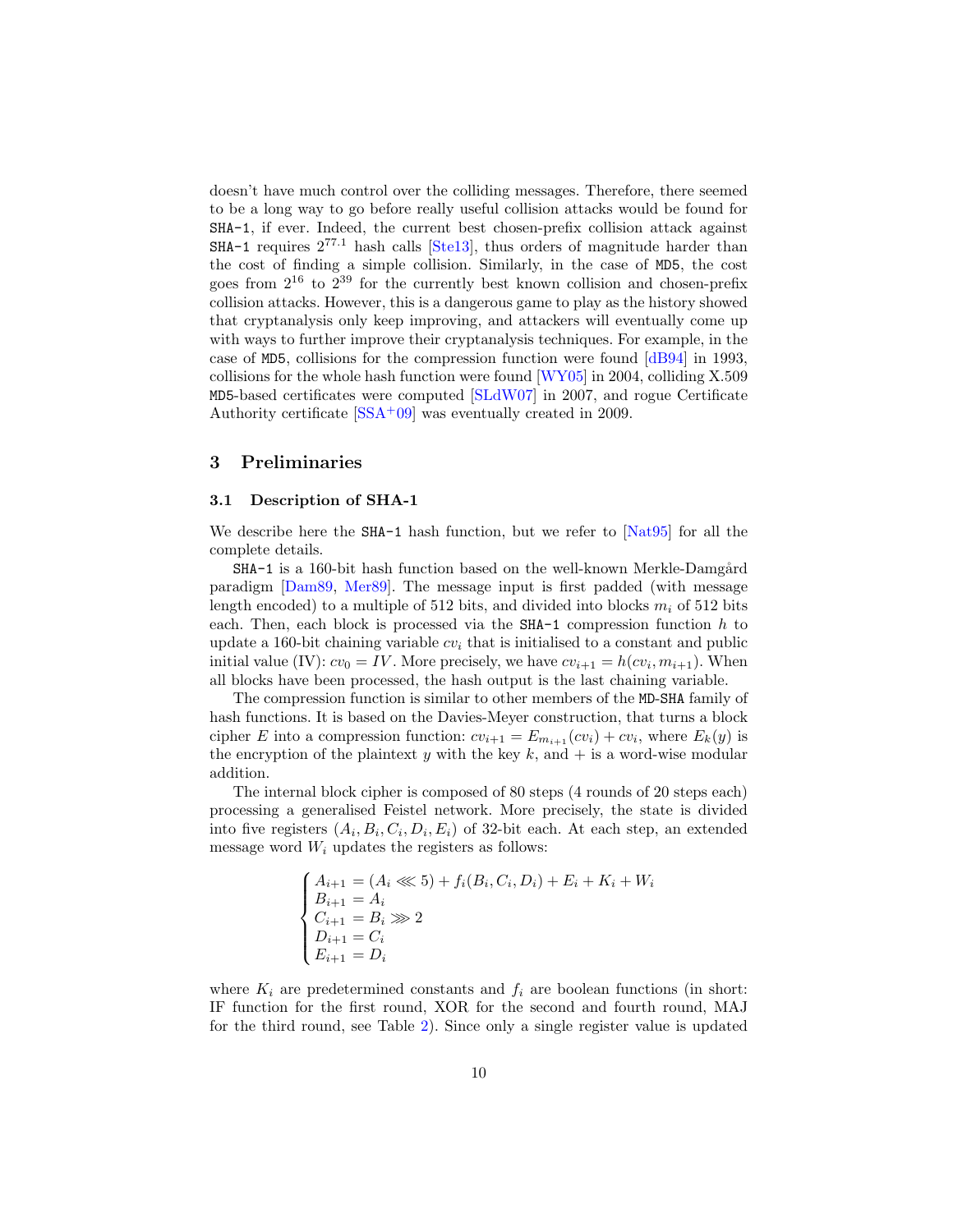$(A_{i+1})$ , the other registers being only rotated copies, we can express the SHA-1 step function using a single variable:

$$
A_{i+1} = (A_i \ll 5) + f_i(A_{i-1}, A_{i-2} \gg 2, A_{i-3} \gg 2)
$$
  
+  $(A_{i-4} \gg 2) + K_i + W_i.$ 

For this reason, the differential trails figures in this article will only represent  $A_i$ , the other register values at a certain point of time can be deduced directly.

| step $i$ | $f_i(B,C,D)$                                                                                 | $K_i$      |
|----------|----------------------------------------------------------------------------------------------|------------|
|          | $0 \leq i < 20$ $f_{IF} = (B \wedge C) \oplus (\overline{B} \wedge D)$                       | 0x5a827999 |
|          | $20 \leq i < 40$ $f_{XOR} = B \oplus C \oplus D$                                             | 0x6ed6eba1 |
|          | $40 \leq i < 60$ $f_{MAJ} = (B \wedge C) \oplus (B \wedge D) \oplus (C \wedge D)$ 0x8fabbcdc |            |
|          | $60 \leq i \leq 80$ $f_{XOR} = B \oplus C \oplus D$                                          | 0xca62c1d6 |

<span id="page-10-0"></span>Table 2. Boolean functions and constants of SHA-1

The extended message words  $W_i$  are computed linearly from the incoming 512-bit message block  $m$ , the process being called message extension. One first splits m into 16 32-bit words  $M_0, \ldots, M_{15}$ , and then the  $W_i$ 's are computed as follows:

$$
W_i = \begin{cases} M_i, & \text{for } 0 \le i \le 15\\ (W_{i-3} \oplus W_{i-8} \oplus W_{i-14} \oplus W_{i-16}) \lll 1, & \text{for } 16 \le i \le 79 \end{cases}
$$

#### 3.2 Previous Works

Collision attacks on SHA-1. We quickly present here without details the previous advances on SHA-1 collision search. First results on SHA-0 and SHA-1 were obtained by linearizing the compression function and constructing differential trails based on the probabilistic event that difference spreads will indeed happen linearly. These linear trails are generated with a succession of so-called local collisions (small message disturbances whose influence is corrected with other message differences inserted in the subsequent SHA-1 steps) that follows the SHA-1 message expansion. However, with this linear construction, impossibilities might appear in the first 20 steps of SHA-1 (for example due to the  $f_{IF}$ boolean function that never behaves linearly in some specific situations) and the cheapest linear trail candidates might not be the ones that start and end with the same difference (which is a property required to obtain a collision after the compression function feed-forward). Thus, since [\[WYY05a\]](#page-29-6), collision attacks on SHA-1 are performed using two blocks containing differences. The idea is to simply pick the cheapest linear trail from roughly step 20 to 80, without paying any attention to the  $f_{IF}$  constraints or to the input/output differences. Then, the attacker will generate a non-linear differential trail for the first 20 steps in order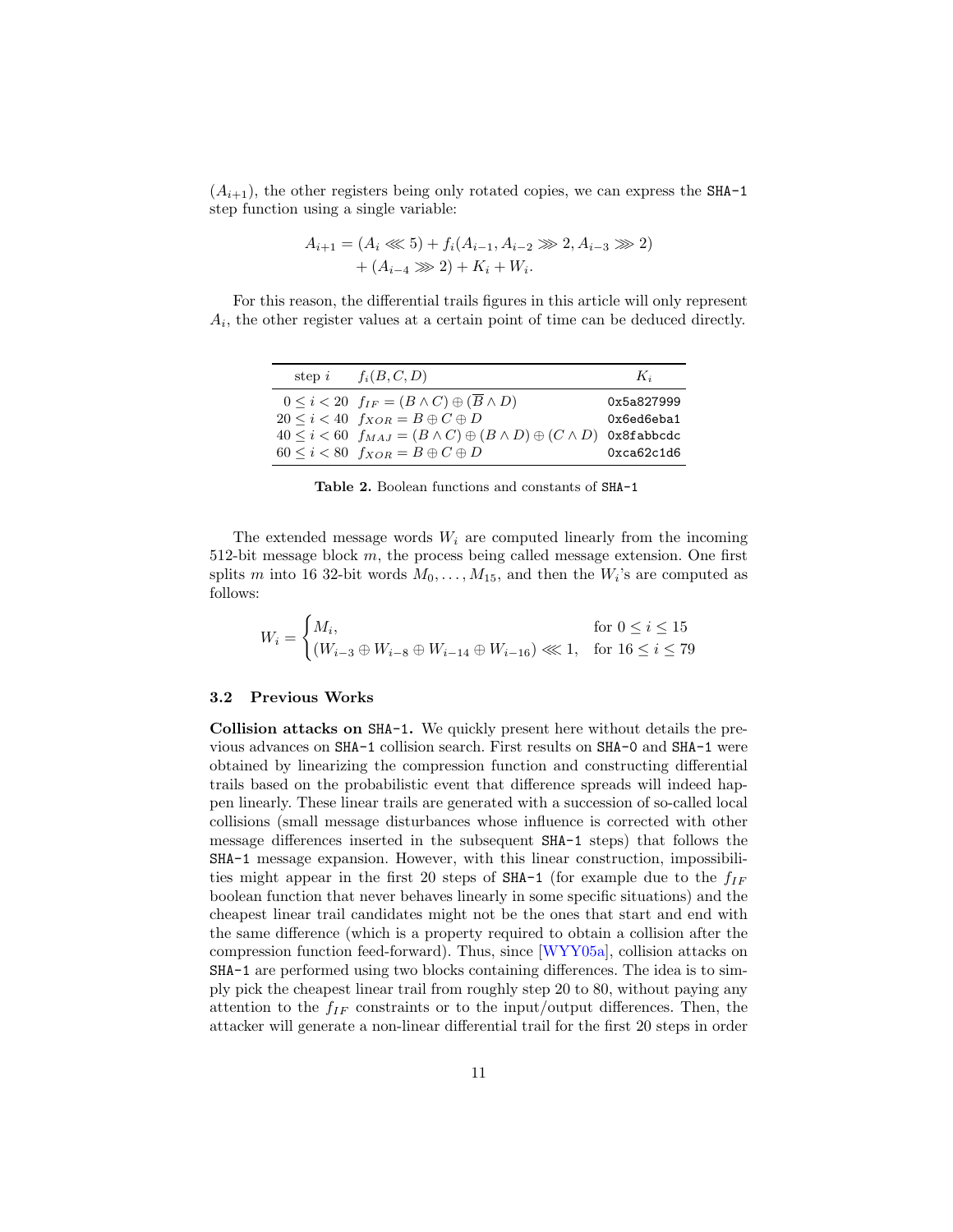to connect the actual incoming input difference to the linear part difference at step 20. With two successive blocks using the same linear trail (just ensuring that the output difference of the two blocks have opposite signs), one can see in Figure [1](#page-4-0) that a collision is obtained at the end of the second block.

Once the differential trail is set, the attacker can concentrate on finding a pair of messages that follows it for each successive block. For this, he will construct a large number of messages that follow the trail up to some predetermined step, and compute the remaining steps to test whether the output difference is the required one. The computational cost is minimized by using a simple early-abort strategy for the 16 first steps, but also more advanced amortization methods such as neutral bits  $[BCJ+05]$  $[BCJ+05]$ , boomerangs  $[JP07]$  or message modification  $[WYY05a]$ for a few more steps. Usually, the first 20 or so steps do not contribute the complexity of the attack.

Chosen-prefix collision attacks. The first concrete application of a chosenprefix collision attack was proposed in [\[SLdW07\]](#page-29-0) for MD5. This work was also the first to introduce a birthday search phase in order to find such collisions. The idea is to process random message blocks after the challenged prefixes, until the chaining variable difference  $\delta$  belongs to a large predetermined set S. Since the message blocks after each prefix are chosen independently, this can be done with birthday complexity  $\sqrt{\pi \cdot 2^{n}/|\mathcal{S}|}$ . Then, from that difference  $\delta$ , the authors eventually manage to reach a collision by slowly erasing the unwanted difference bits by successfully applying some near-collision blocks. We note that the starting difference set  $S$  during the birthday phase must not be too small, otherwise this phase would be too costly. Moreover, the near-collisions blocks must not be too expensive either, and this will of course depend on the cryptanalysis advancements of the compression function being studied.

Finally, using also this two-phase strategy, in [\[Ste13\]](#page-29-9) is described a chosenprefix collision attack against the full  $SHA-1$ , for a cost of  $2^{77.1}$  hash calls. The improvement compared to the generic  $2^{80}$  attack is not very large, due to the difficulty for an attacker to generate enough allowable differences that can later be erased efficiently with a near-collisions block. Indeed, the compression function of SHA-1 being much stronger than that of MD5, few potential candidates are found. Actually, Stevens only considers one type of near collision block, following the best differential trail used for the collision attack. By varying the signs of the message and output differences, and by letting some uncontrolled differences spread during the very last steps of the compression function, a set  $S$  of 192 allowable differences is obtained. However, having such a small set makes the birthday part by far the most expensive phase of the attack.

In this article, we will use essentially the same strategy: a birthday phase to reach a set  $S$  of allowable differences and a near-collision phase to remove the remaining differences. We improve over previous works on several points. First, we further generalise for SHA-1 the set of possible differences that can be obtained for a cheap cost with a single message block. Secondly, we propose a multi-block strategy for SHA-1 that allows to greatly increase the size of the set  $S$ . Finally, we study the clustering effect that appears when using a multi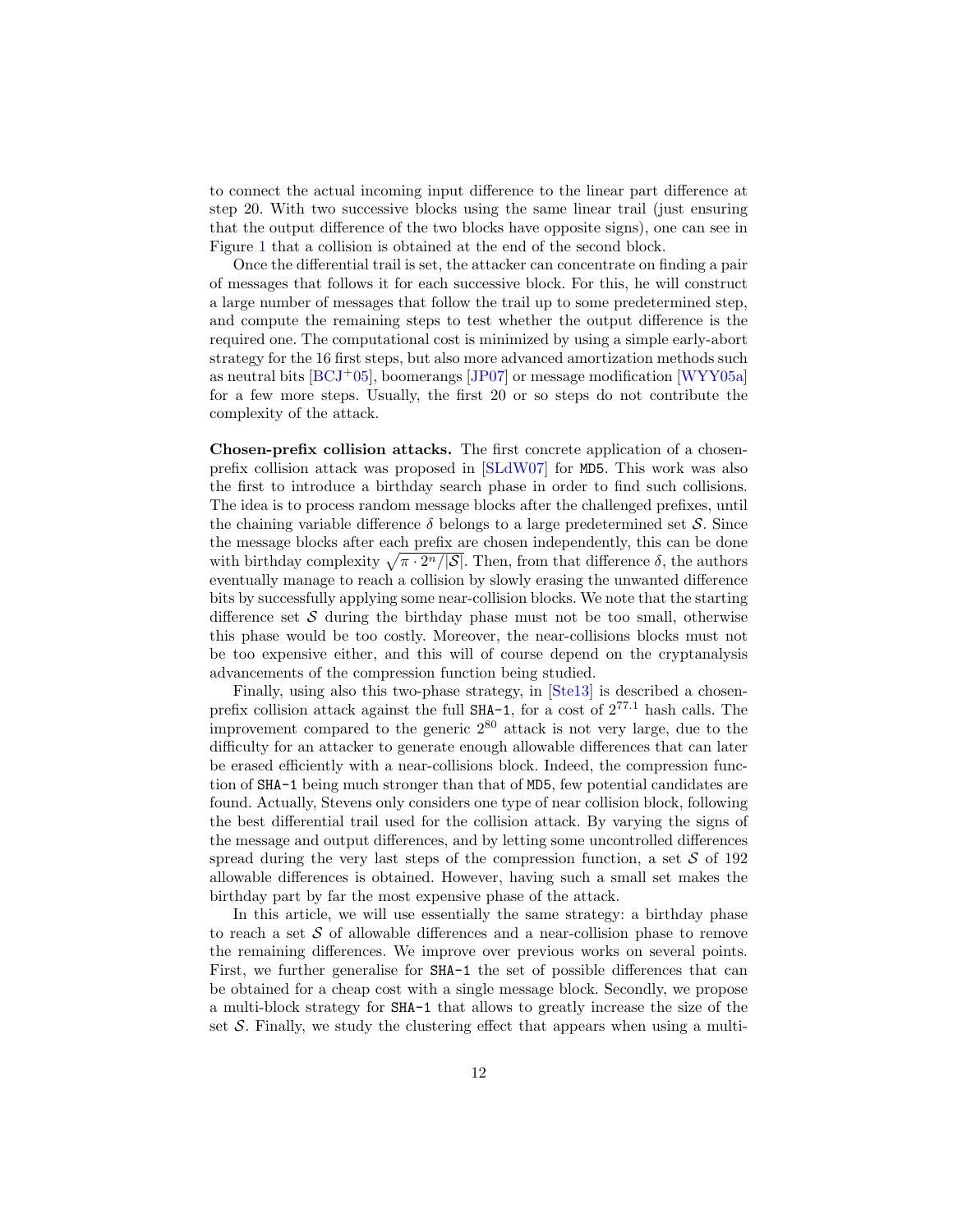block strategy. This can be utilised by the attacker to select dynamically the allowable differences at the output of each successive blocks, to further reduce the attack complexity. Notably, and in contrary to previous works, our set  $\mathcal S$ is not the direct sum of independent subspaces corresponding to distinct trails. On the opposite, our applications use the same core differential trail for all the near-collision blocks. Overall, we improve substantially previous attack [\[Ste13\]](#page-29-9) from  $2^{77.1}$  SHA-1 calls to only  $2^{66.9}$ . Surprisingly, our attack is very close to some sort of optimal since its cost is not much greater than that of finding a simple collision. Our attack being rather generic, we believe that this might be the case for many hash functions, which contradicts the idea that chosen-prefix collisions are much harder to obtain than simple collisions.

One can mention other parallel researches conducted on finding chosen-prefix collision attacks for various hash functions. For example, in [\[Pey07\]](#page-28-12), the author explains how to compute collisions with random incoming differences in the internal state for the GRINDAHL hash function, the strategy being to slowly remove these differences thanks to the many degrees of freedom available every step. Such a divide-and-conquer technique is not applicable at all to SHA-1 as the degrees of freedom are much fewer and only available at the beginning of the compression function. In [\[MRS15\]](#page-28-13), inspired by the second-preimage attack against SMASH [\[LPRR07\]](#page-28-11), the authors proposed a chosen-prefix collision attack on a reduced version of the GROSTL hash function. However, this attack strongly relies on the ability of the attacker to perform a rebound attack, which seems really hard to achieve in the case of SHA-1.

# <span id="page-12-0"></span>4 From Collision to Chosen-Prefix Collision

### 4.1 The Chosen-prefix Collision Attack

We assume that the hash function considered is an  $n$ -bit narrow pipe primitive, based on a Merkle-Damgård-like operating mode. In addition, we assume that the compression function is built upon a block cipher in a Davies-Meyer mode.

**Preparing the attack.** The attacker first builds a set S and a graph  $\mathcal{G}$ ; S corresponds to a set of differences that can be cancelled with near-collision blocks, and  $\mathcal G$  is used to find the sequence of blocks needed to cancel a difference in  $\mathcal S$ . We first explain how to execute the attack when  $S$  and  $G$  are given, and we will explain how to build them in Section [4.2.](#page-15-0)

The prefixes (stage 1 of Figure [4\)](#page-13-0). The attacker receives the two challenge prefixes and pads them to two prefixes of the same length, to avoid differences in the final length padding. After processing the two padded prefixes starting from the IV, he reaches states  $cv/cv'$ , and we denote the corresponding difference as  $\delta_R$ .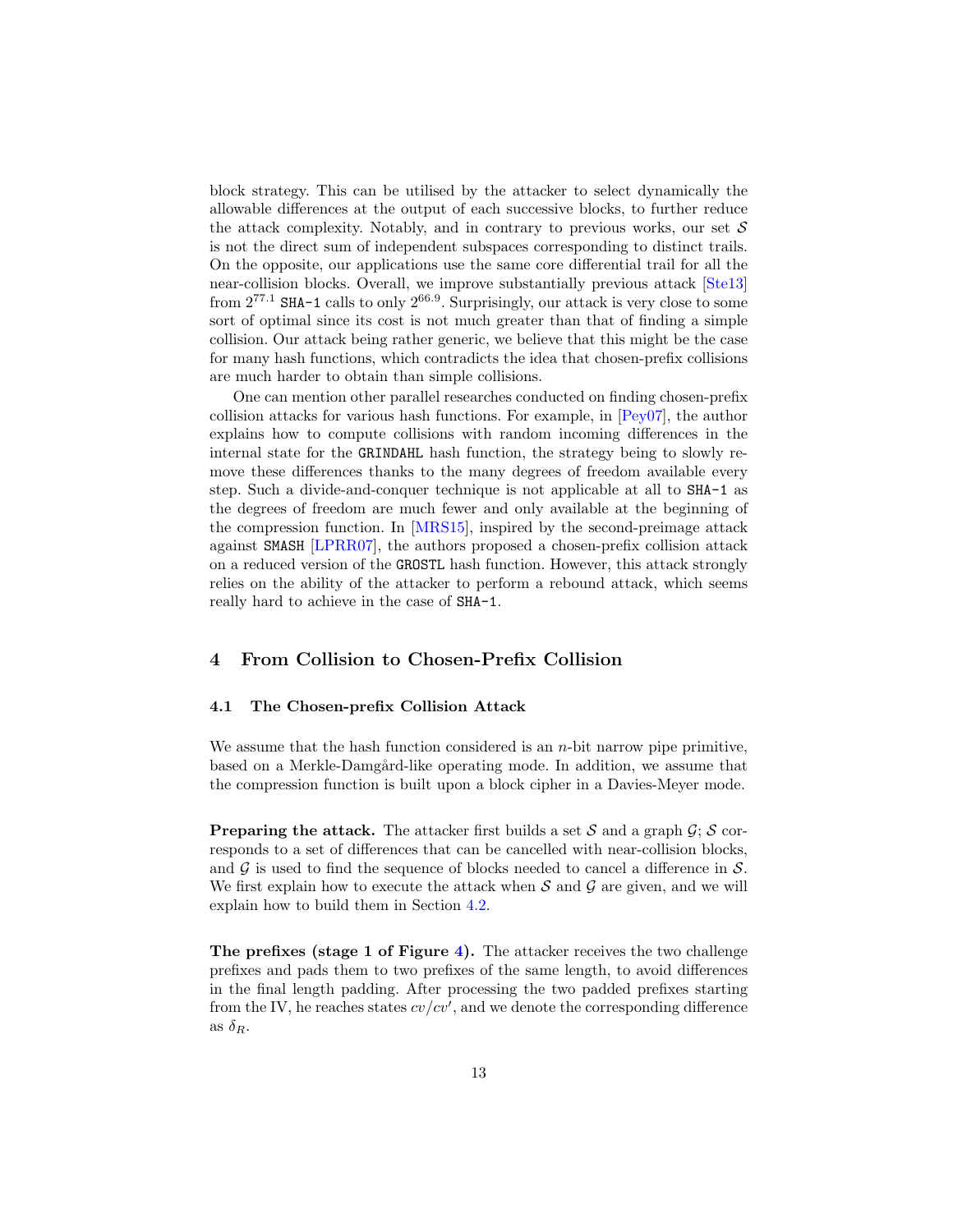<span id="page-13-0"></span>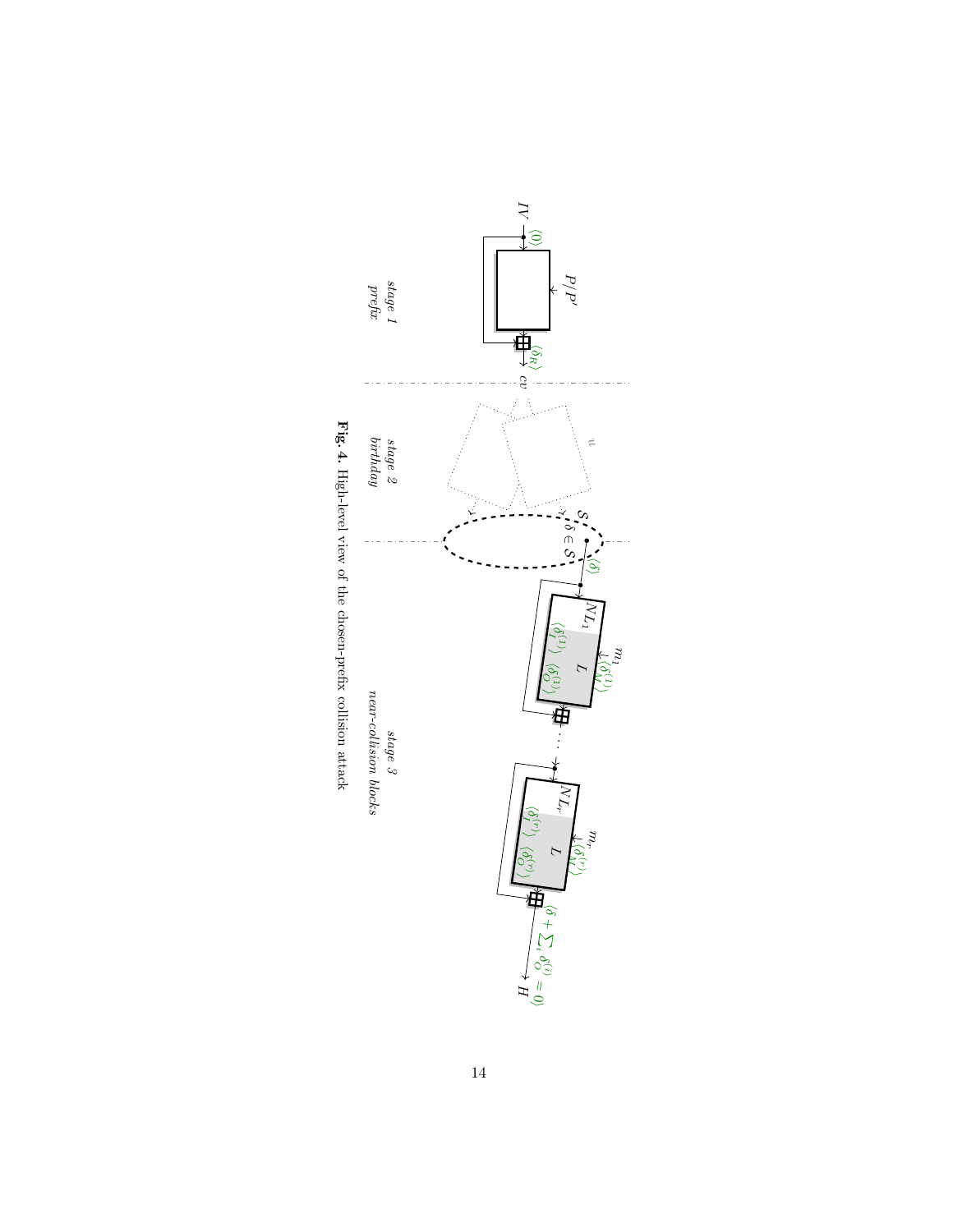The birthday search (stage 2 of Figure [4\)](#page-13-0). The goal of the attacker is now to find one message block pair  $(u, u')$  to reach a chaining variable pair with a difference  $\delta$  that belongs to  $\mathcal{S}$ , the set of acceptable chaining variable differences.

For this stage, we use the parallel collision search algorithm of van Oorschot and Wiener [\[vW99\]](#page-29-10). When a memory  $M \gg C$  is available, this algorithm can find C collisions in a function  $f: \{0,1\}^k \to \{0,1\}^k$  with complexity  $\sqrt{\pi/2 \cdot 2^k \cdot C}$ , and is efficiently parallelizable. It computes chains of iterates of the function  $f$ , and stops when the end point is a *distinguished point, i.e.* it satisfies some easy to detect property. In practice, we stop a chain when  $x < 2^k \cdot \theta$ , with  $\theta \gg \sqrt{C/2^k}$ , and we store on average the starting points and end points of  $\theta \cdot \sqrt{\pi/2 \cdot 2^k \cdot C}$ chains (the expected length of a chain is  $1/\theta$ ). When colliding end points are detected, we restart the corresponding chains to locate the collision point, with an expected cost of  $2C/\theta$ , which is small compared to the total complexity if  $\theta \gg \sqrt{C/2^k}.$ 

In our case, we are looking for message blocks  $(u, u')$  such that  $h(cv, u)$  –  $h(cv', u') \in \mathcal{S}$ . Therefore, we need a function f such that a collision in f corresponds to good  $(u, u')$  with high probability. First, we consider a truncation function  $\tau: \{0,1\}^n \to \{0,1\}^k$ , so that pairs  $(x, x')$  with  $x - x' \in \mathcal{S}$  have  $\tau(x) = \tau(x')$ with high probability:

$$
p = \Pr_{x,x'} [\tau(x) = \tau(x') \mid x - x' \in \mathcal{S}] \approx 1.
$$

For functions of the MD-SHA family, the group operation  $+$  is a word-wise modular addition, and we build  $\tau$  by removing bits that are directly affected when adding a value in  $\mathcal{S}$ , and bits that are affected by a carry with a relatively high probability. This typically leads to p close to one (as seen in previous attacks  $[SSA<sup>+</sup>09, Ste13]$  $[SSA<sup>+</sup>09, Ste13]$  $[SSA<sup>+</sup>09, Ste13]$ , and the new attacks in this paper). Then, we build f as:

$$
f(u) := \begin{cases} \tau(h(cv, pad(u))) & \text{if } u[0] = 1; \\ \tau(h(cv', pad(u))) & \text{else.} \end{cases}
$$

The probability that a collision in f corresponds to a pair  $(u, u')$  with  $h(cv, u)$  $h(cv', u') \in \mathcal{S}$  can be estimated as:

$$
p_f = \frac{1}{2} \cdot \Pr_{x,x'}[x - x' \in \mathcal{S} \mid \tau(x) = \tau(x')] = \frac{p}{2} \cdot \frac{|\mathcal{S}|/2^n}{2^{-k}}
$$

Finally, we need  $1/p_f$  collisions in f, and the total complexity of the birthday stage is on average:

$$
\sqrt{\frac{\pi}{2} \cdot \frac{2^k}{p_f}} = \sqrt{\frac{\pi \cdot 2^n}{p \cdot |\mathcal{S}|}} \approx \sqrt{\frac{\pi \cdot 2^n}{|\mathcal{S}|}}.
$$

The multi-block collision search (stage 3 of Figure [4\)](#page-13-0). The attacker now uses the graph  $G$  to build a sequence of near-collision blocks that ends up with a collision. Each node of the graph represents one chaining variable difference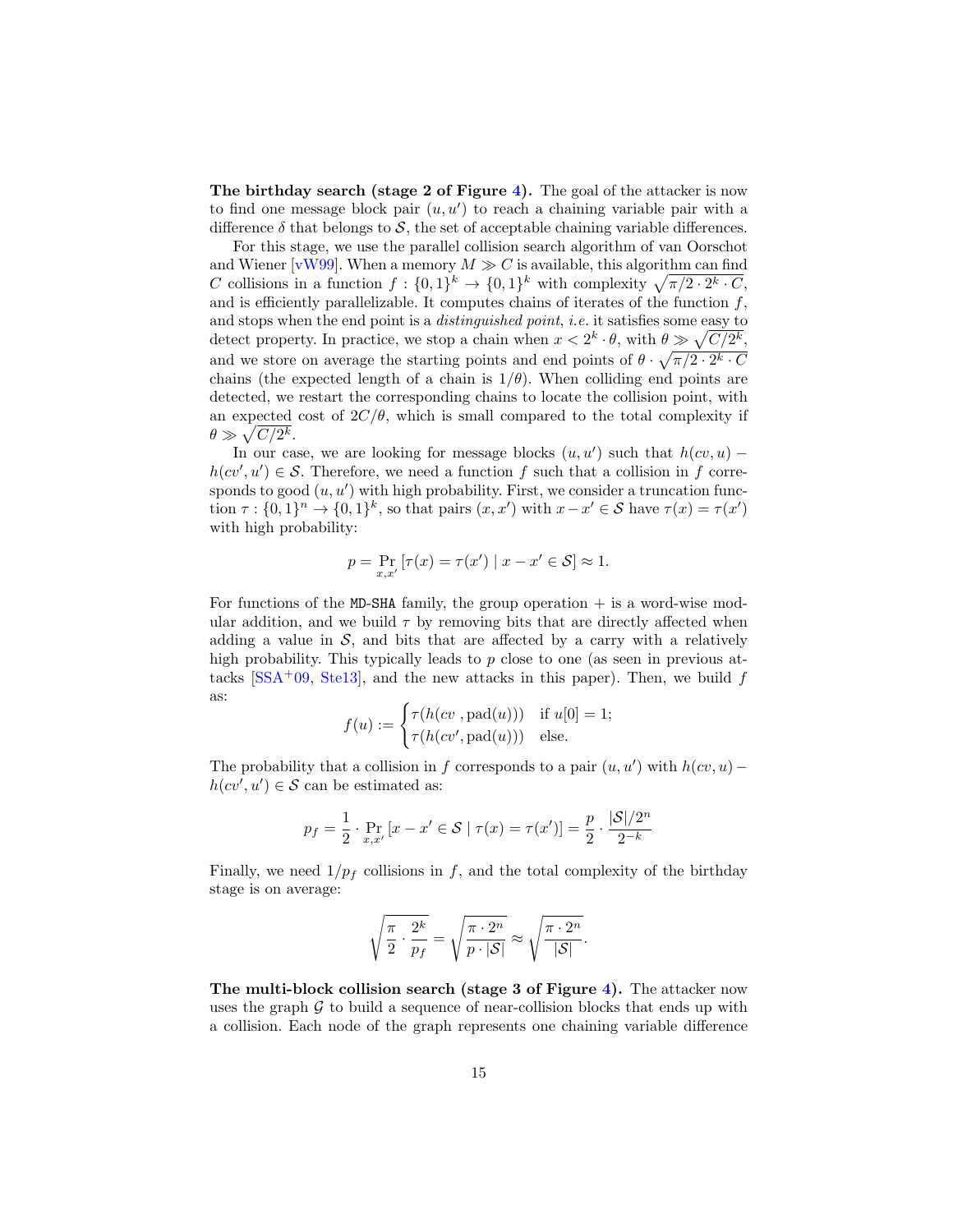in the set  $S$ . To each node i of the graph is associated a cost value  $w_i$  that represents the cost an attacker will expect to pay from this particular chaining variable difference  $i$  in order to reach a colliding state (with one or multiple message blocks). Of course, a null cost will be associated with the zero difference  $(w_0 = 0)$ . A directed edge from node *i* to node *j* represents a way for an attacker to reach chaining variable difference  $j$  from difference  $i$  with a single message block. Note that the graph is acyclic, as we will ensure that the edges will always go to strictly lower costs (i.e. an edge from i to j is only possible if  $w_i < w_i$ ). To each edge is attached the details of the differential trail and message difference to use for that transition to happen. However, a very important point is that all edges going out of a node  $i$  will share the same core differential trail (by core differential trail, we mean the entire differential trail except the last steps for which one can usually accept a few divergences in the propagation of the differences). For example, during the attack, from a chaining difference  $i$ , an attacker can potentially reach difference  $j$  or difference  $k$  using the same core differential trail (and thus without having to commit in advance which of the two differences he would like to reach). Thus, in essence, the details of the differential trail and message difference to use can be directly attached to the source node.

Once the attacker hits a starting difference  $\delta \in \mathcal{S}$  in the birthday phase, he will pick the corresponding node in  $\mathcal{G}$ , and use the differential trail and message difference attached to this node. He will use this differential trail until he reaches one of the target nodes (which has necessarily a lower expected cost attached to it). As explained in the next section, targeting several nodes simultaneously reduces the cost of the attack, because it is easier to hit one node out of many than a fixed one. We call this the clustering effect, because we use a cluster of paths in the graph. When a new node is reached, the attacker repeats this process until he eventually reaches the colliding state (i.e. null difference). Overall, the expected computational cost for this phase is the cost attached to the node  $\delta$  (in practice, when actually computing one collision, he might pay a slightly lower or higher computational cost as the  $w_i$ 's are expected values).

We note that any suffix message blocks that do not contain differences can of course be added after this colliding state, as the Merkle-Damgård-like mode will maintain the collision throughout the subsequent compression function calls.

### <span id="page-15-0"></span>4.2 Building the Set  $S$  and the Graph  $\mathcal G$

We now describe how the set S and the graph  $\mathcal G$  can be built during the preparation of the attack. For that, we first need to describe what an adversary can do when he tries to attack the compression function. We consider that the attacker knows some good core differential trails for the internal block cipher  $E$ , that is differential trails that go from early steps to late steps of  $E$ . For each core differential trail CDT<sub>i</sub> there are several possible output differences  $\delta_j^i$  for E. This is typically what happens in the chosen-prefix collision attack on SHA-1 [\[Ste13\]](#page-29-9) where some differences in the very last steps can be allowed to spread differently than planned, thus generating new output differences. We denote the set of all possible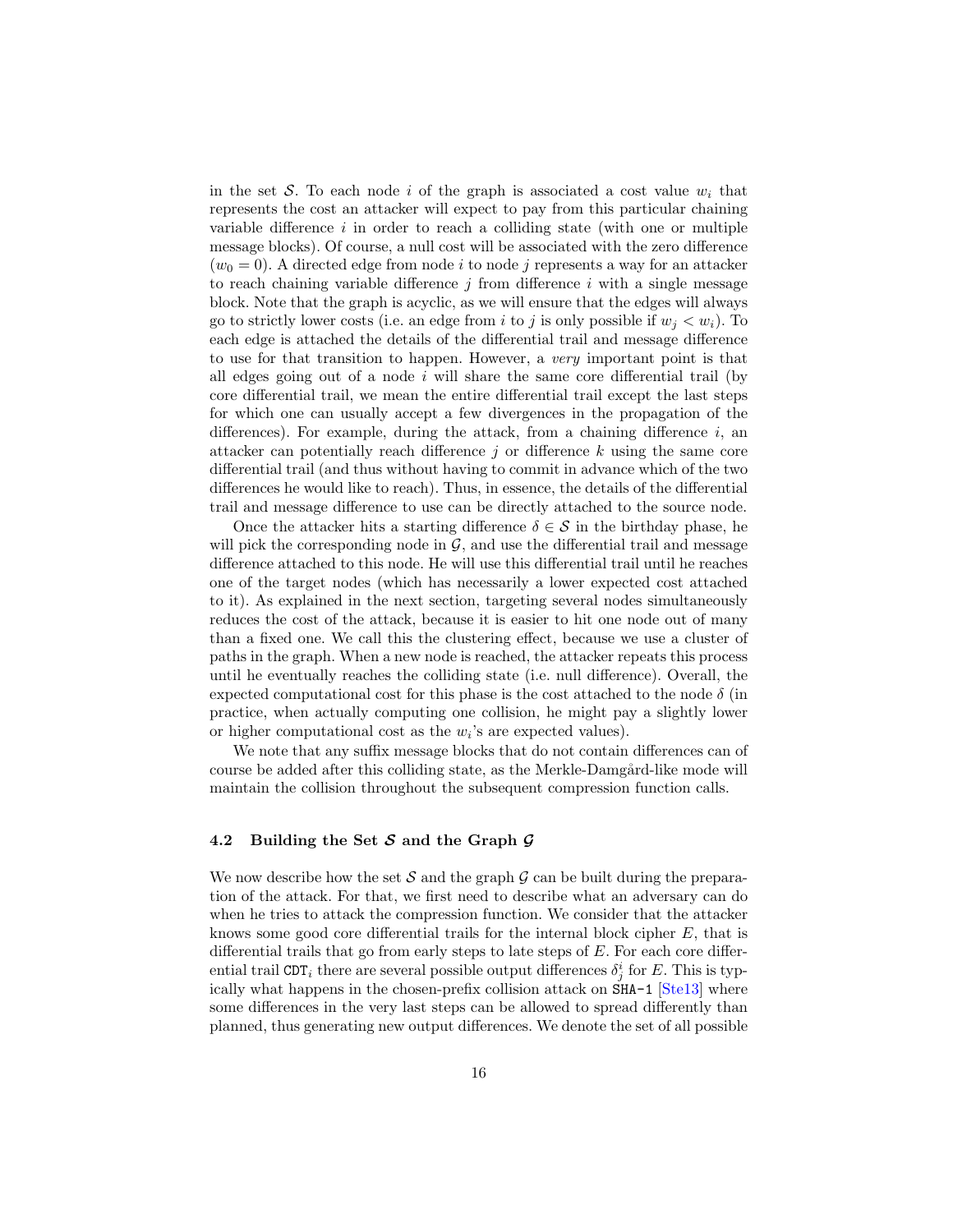output differences as D (in particular, we have  $0 \in \mathcal{D}$ , and  $\delta \in \mathcal{D} \iff -\delta \in \mathcal{D}$ because of symmetries).

We finally assume that any input difference for  $E$  can be mapped to any of the core differential trails inside the primitive. In the case of a SHA-1 attack, this is achieved with the non-linear part of the trail in the first steps of the function. As shown in previous works, it allows to map any input difference to any internal difference. The non-linear part has a low probability, but during the near-collision search this is solved using the many degrees of freedom available in the first steps of the function.

Building the graph  $\mathcal{G}'$ . The attacker will first build a graph  $\mathcal{G}'$  and filter it later to create  $\mathcal{G}$ . The graph  $\mathcal{G}'$  is similar to the graph  $\mathcal{G}$ : each node will represent a chaining variable difference. A directed edge from node i to node  $j$  represents again a way for an attacker to reach chaining variable difference  $j$  from difference  $i$  with a single message block, stored with the details of the differential trail attached to it, and the cost to find the corresponding block. The differences with  $G$  are that (see Figure [5\)](#page-17-0):

- $-\mathcal{G}'$  can potentially be cyclic, as we do not ensure that an edge goes from a higher to a strictly smaller cost;
- $-$  all outgoing edges from a node i will not necessarily share the same core differential trail;
- there can be several edges from  $i$  to  $j$ , with different core differential trails.

In order to build the graph  $\mathcal{G}'$ , starting from the colliding state  $\delta = 0$ , we will simply proceed backward. We go through all possible core differential trails for E and their possible output differences  $\delta_j^i$ . Due to the feed-forward of the Davies-Meyer construction, all these differences can be used to reach the colliding state by simply forcing their respective opposite  $-\delta_j^i$  as input difference of the cipher (since we assumed that any input difference for  $E$  can be mapped to any of the core differential trails inside the primitive, this is always possible). Thus, for each such difference  $\delta_j^i$  coming from a core differential trail CDT<sub>i</sub>, we will add a node  $-\delta_j^i$  in the graph  $\mathcal{G}'$ , and an edge going from this new node to the colliding state. If a node with that difference already exists in the graph, we add the edge between this node and the colliding state. This means that nodes can have several incoming and outgoing edges.

We iteratively repeat this process again with all the newly created nodes as starting points (instead of the collision state). This will create a bigger and bigger graph as we keep iterating, and the attacker can simply stop when he believes that he has enough nodes in the graph (alternatively, he can set an upper limit on the cost of the nodes to consider, or on the depth of the search, which will naturally limit the size of the graph).

The clustering effect. A simple way to build a graph  $\mathcal G$  for the attack is to keep only the minimal cost paths in the graph  $\mathcal{G}'$  (the corresponding edges form a tree), and to set the cost of the nodes to cost of the minimal path. However,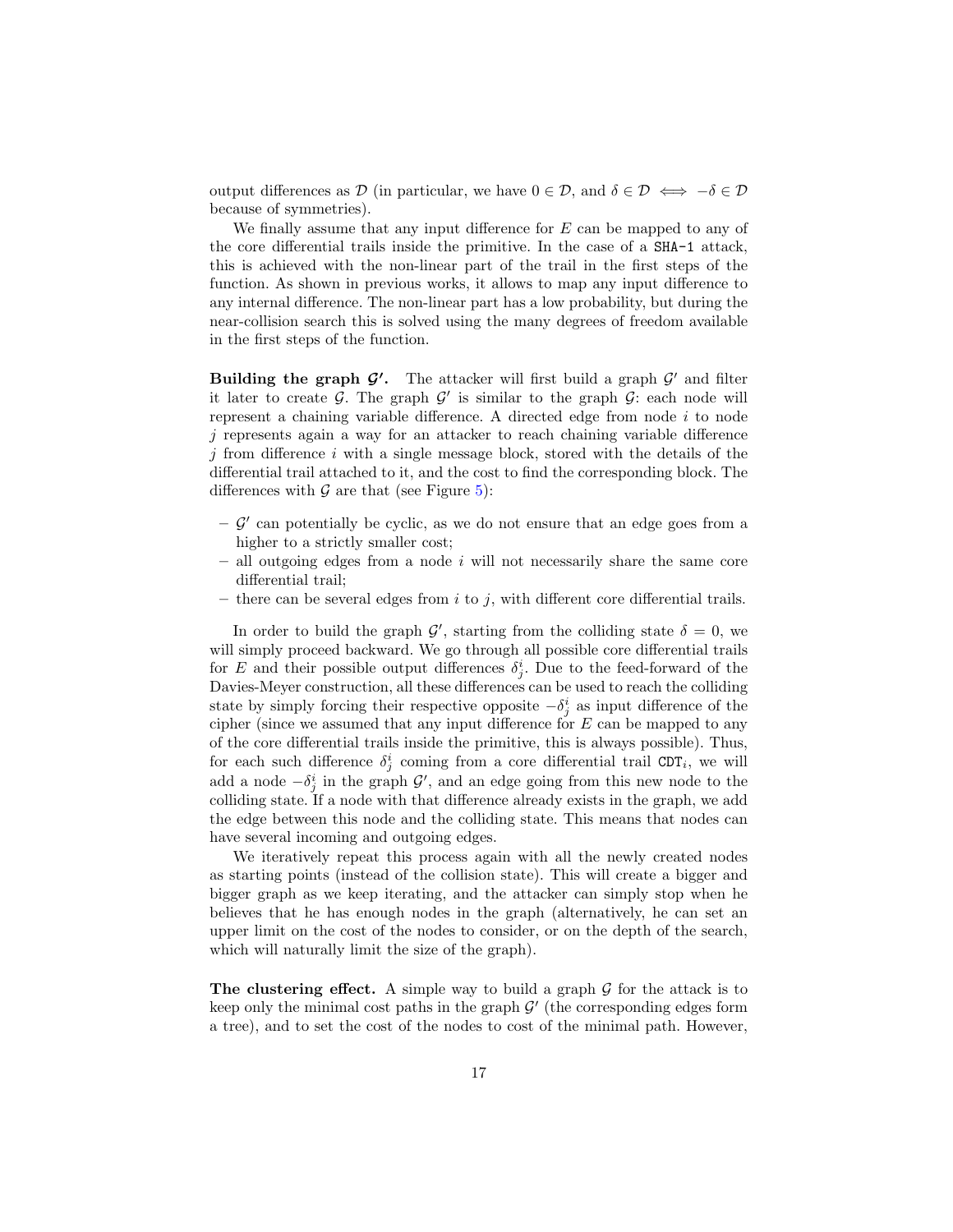

<span id="page-17-0"></span>Fig. 5. Example of a graph  $\mathcal{G}'$ , with a bundle  $\{\alpha, 2\alpha\}$  with costs 1 and 2 (solid green lines), and a bundle  ${-\alpha, -2\alpha}$  with costs 1 and 2 (dashed red lines). The corresponding set  $S$  is  $\{-4\alpha, -3\alpha, -2\alpha, -\alpha, 0, \alpha, 2\alpha, 3\alpha, 4\alpha\}.$ 

Fig. 6. The graph  $G$  corresponding to  $G'$ . We show the cost of each edge and each node. In particular, note that use of clustering reduces the cost of node  $4\alpha$  from 4 to 64/27  $\approx 2.37$ 

the attack cost can be greatly improved with the clustering effect: during the last phase of the attack, when the attacker is currently located at a node N, he does not necessarily need to choose in advance which outgoing edge of N he will try to follow. Indeed, the only commitment he needs to make at this point is which core differential trail he will use to go to the next node. Thus, he can simultaneously target several output differences corresponding to the same core differential trail, and the cost to reach one difference out of many is significantly lower than the cost of reaching any given output difference. For instance, when computing the first block of a SHA-1 collision, Stevens [\[Ste13\]](#page-29-9) allows six output differences with a similar cost, so that the cost to reach one of them is one sixth of the cost to reach a predetermined one.

For a given node, we call *bundle* of a core differential trail  $CDT_i$  the grouping of all outgoing edges of that node that use  $CDT_i$  (see Figure [5\)](#page-17-0). Let  $\mathcal{B}_N$  stand for the set of all bundles of a node N, where each bundle  $\beta \in \mathcal{B}_N$  corresponds to a distinct core differential trail  $CDT_i$ . Then, for each node of  $\mathcal{G}'$ , we compute its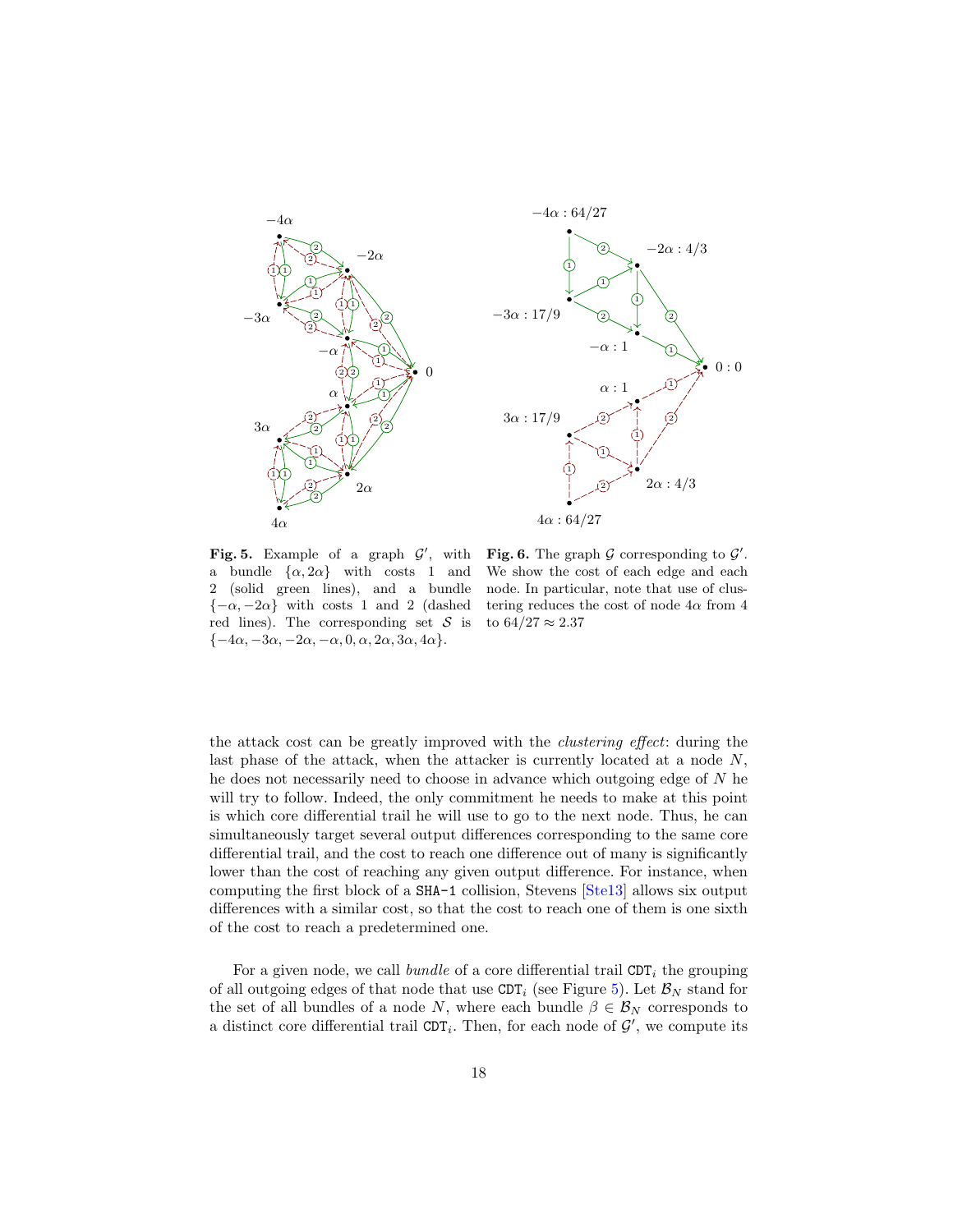assigned cost as follows<sup>[9](#page-18-1)</sup>:

<span id="page-18-2"></span>
$$
w_N = \min_{\beta \in \mathcal{B}_N} \left\{ \frac{1 + \sum_{(N,j) \in \beta | w_j < w_N} \left( w_j / c_j^{\beta} \right)}{\sum_{(N,j) \in \beta | w_j < w_N} \left( 1 / c_j^{\beta} \right)} \right\},\tag{1}
$$

where for an edge  $(N, j)$  of the bundle  $\beta$ ,  $c_j^{\beta}$  represents the cost to find a conforming message pair with difference output  $j - N$  for E, and  $w_j$  is the cost assigned to the node  $j$ .

We initialize the costs of the nodes in  $\mathcal{G}'$  using the shortest path in the graph, and update them iteratively until we can't find any more opportunity for improvement.

**Building S and G.** The graph G is obtained from  $\mathcal{G}'$  by only keeping the edges that goes from a higher to a strictly lower cost (in order to render the graph acyclic), and by only keeping for each node the outgoing edges for the bundle that minimizes the cost  $w_N$  in [\(1\)](#page-18-2).

The set  $S$  is then finally deduced by harnessing all the differences corresponding to every node in  $G$  (one node in  $G$  will correspond to one difference in  $\mathcal{S}$ ). In particular, if  $\mathcal{G}'$  includes all nodes at depth at most r, then  $\mathcal{S} = \{\delta_1 + \delta_2 + \cdots + \delta_r \mid \delta_1, \delta_2, \ldots, \delta_r \in \mathcal{D}\}.$ 

# <span id="page-18-0"></span>5 Application to MD5

Our techniques can easily be applied to MD5, to build an alternative chosenprefix collision attack. We can't reach an attack complexity as low as  $2^{39}$  (the best attack from  $[SSA+09]$  $[SSA+09]$ , because this would require to build a set S and graph G of size roughly  $2^{50}$ , which is impractical. However, when the number of blocks available for the chosen-prefix collision is limited, the complexity of the best-known attack grows; for instance, the chosen-prefix collision used to create a rogue certificate was limited to 3 blocks, and this increased the complexity to

$$
w_N = C_{\beta} + \sum_{j \in \beta | w_j < w_N} \left( p_j^{\beta} \cdot w_j \right) + \left( 1 - \sum_{j \in \beta | w_j < w_N} p_j^{\beta} \right) \cdot w_N
$$

which leads to [\(1\)](#page-18-2) with  $c_j^{\beta} = C_{\beta}/p_j^{\beta}$ .

<span id="page-18-1"></span><sup>&</sup>lt;sup>9</sup> In order to explain this formula, we consider that when the adversary uses a bundle β, he has to perform  $C_β$  operations to find a pair conforming to the core differential trail up to some intermediate step, and those pairs lead to an output difference  $j-N$ (*i.e.* to node *j*) with probability  $p_j^{\beta}$  (with  $p_j^{\beta} = C_{\beta}/c_j^{\beta}$ ). If none of the predetermined output differences is reached (or if the target node reached has a cost  $w_j \geq w_N$ ), then he stays at node N and will have to still pay  $w_N$  to reach the colliding state. Thus, we have that: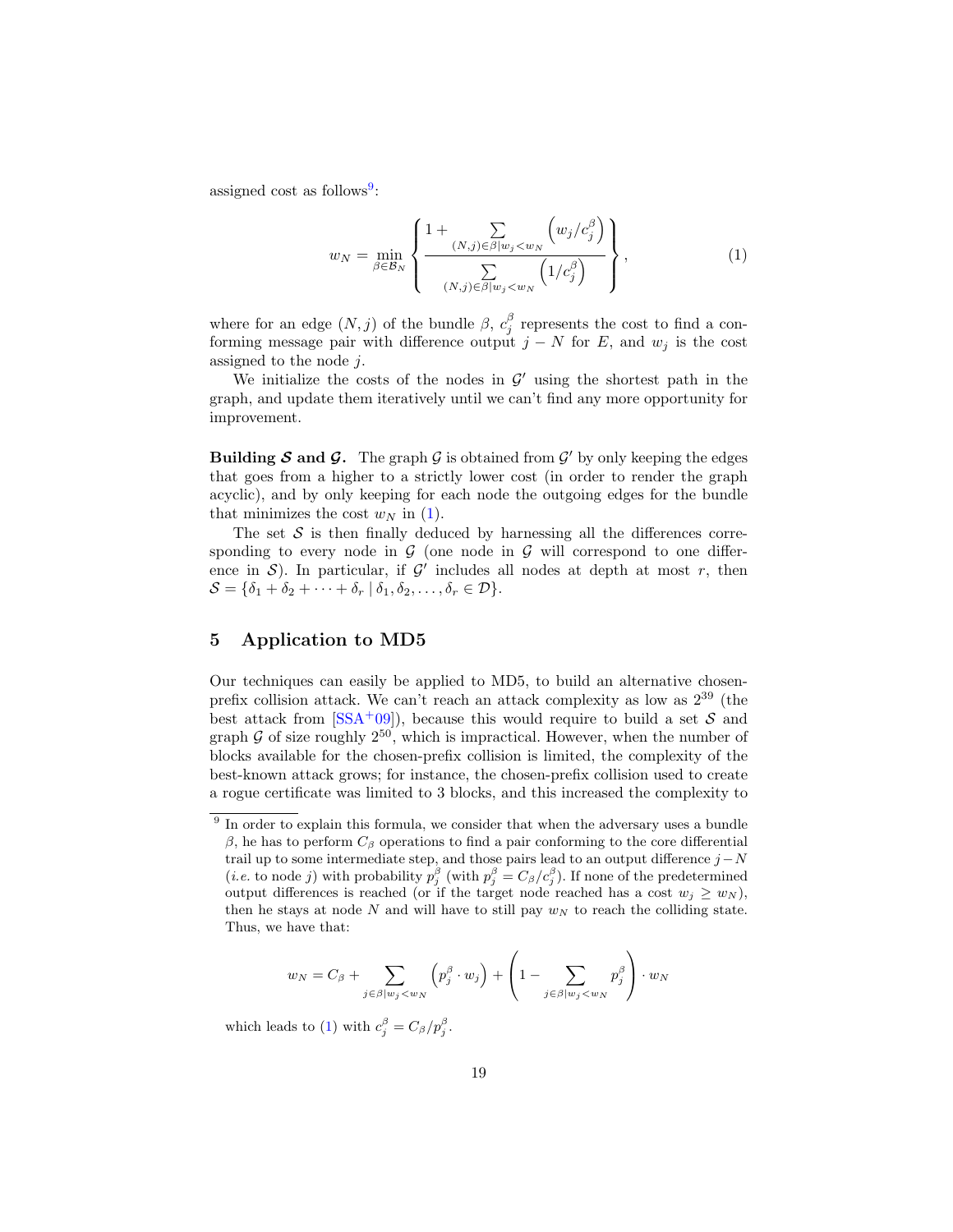2 <sup>49</sup>. In this scenario we can improve the currently best-known attack with our multi-block technique using a single differential trail.

We start from the single-block chosen-prefix collision attack given in  $[SSA<sup>+</sup>09]$  $[SSA<sup>+</sup>09]$ , Section 6]: this attack uses a high probability trail for MD5 collisions, where the last steps are relaxed to allow a set  $D$  of size  $2^{23.3}$ . Therefore the birthday stage has complexity roughly  $\sqrt{\pi \cdot 2^{128}/2^{23.3}} \approx 2^{53.2}$ , and the near-collision block is found with a complexity of  $2^{40.8}$ . In our analysis, we recomputed the set  $D$  used by Stevens *et al.*, but we actually found a set of size  $2^{24.2}$  using the same trail, with a maximum cost of  $2^{26} \cdot 2^{14.8}$  (following  $[SSA<sup>+</sup>09]$  $[SSA<sup>+</sup>09]$ , we only consider output differences with  $\delta a = -2^5$ ,  $\delta d = -2^5 + 2^{25}$ ,  $\delta c = -2^5$  mod  $2^{20}$ ). Then, we extend  $D$  by adding the zero value and the opposite of each value, to generate  $\mathcal{D}' := \mathcal{D} \cup -\mathcal{D} \cup \{0\}.$  Finally, we build the set S and the graph  $\mathcal{G}'$  corresponding to an attack with at most 2 blocks, with  $S := {\delta_1 + \delta_2 \mid \delta_1, \delta_2 \in \mathcal{D}' }$ . Since the cost of the near-collision stage is negligible (at most  $2 \cdot 2^{40.8}$ ), we do not need to use clustering, and we can just use the minimal cost paths of  $\mathcal{G}'$  as the graph  $\mathcal{G}$ .

We find that the set S contains  $2^{37.1}$  elements, so that the birthday stage has a complexity of roughly  $\sqrt{\pi \cdot 2^{128}/2^{37.1}} \approx 2^{46.3}$ . Therefore, we have a simple chosen-prefix collision attack with two near-collision blocks with complexity  $2^{46.3}$ , while the best previous attack with two blocks or less requires  $2^{53.2}$  MD5 computations, and even the best attack with three blocks requires  $2^{49}$  MD5 computations.

# <span id="page-19-0"></span>6 Application to SHA-1

For the attack on SHA-1, we directly recycle the details of the collision attack from [\[SBK](#page-29-8)+17]: we will use the same linear part for our successive near-collision blocks (even though the very last steps might behave slightly differently as we will explain in this section). We assume that the attacker can generate non-linear parts on the fly and can apply amortization methods just like in  $[SBK^+17]$  $[SBK^+17]$ . In order to validate this assumption, we have tried to generate a non-linear part with several random input differences from  $S$  and random input chaining values. In our experiments, we have successfully generated such non-linear part, and we could even make it limited to the very first SHA-1 steps. We discuss this assumption and our experiments in more details in Section [6.3.](#page-25-0)

We now explain how to apply the framework of Section [4](#page-12-0) to a chosen-prefix collision against SHA-1. As mentioned, our attack uses the best core trail known for attacks against  $SHA-1$ , as used in previous attacks  $[Ste13, Ste12, SBK+17]$  $[Ste13, Ste12, SBK+17]$  $[Ste13, Ste12, SBK+17]$  $[Ste13, Ste12, SBK+17]$  $[Ste13, Ste12, SBK+17]$  $[Ste13, Ste12, SBK+17]$ . This allows us to have a relatively good complexity estimation for the attack, because this trail has been well studied, and a full collision attack with this trail was recently implemented. In the following we denote the complexity to find a block conforming to the trail (with an optimal output difference) as  $C_{\text{block}}$ . In the case of the recent collision attack, this cost was estimated as  $C_{\text{block}} = 2^{64.7}$  $SHA-1$  evaluations on a GTX-970 GPU  $[SBK+17, Section 5.7]$  $[SBK+17, Section 5.7]$ . In this work, we consider several hypothesis for the cost of finding near-collision blocks: an optimistic hypothesis with  $C_{\text{block}} = 2^{64.7}$  (following [\[SBK](#page-29-8)<sup>+</sup>17]) and a conservative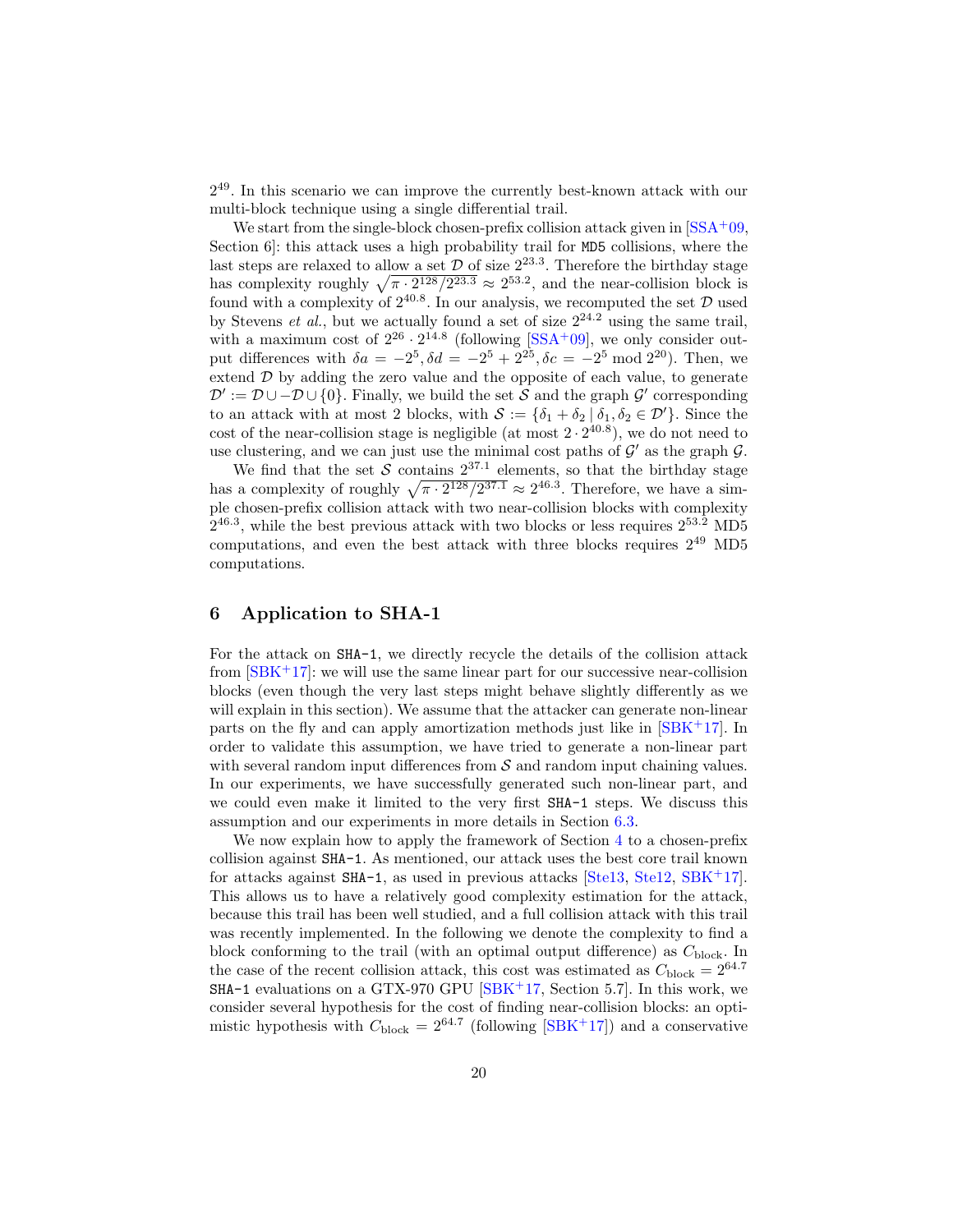hypothesis with  $C_{\text{block}} = 2^{67.7}$ . This parameter depends on the difficulty of linking an arbitrary input difference to the core trail, and will be discussed in more detail below.

As in the previous chosen-prefix collision attack on SHA-1 [\[Ste13\]](#page-29-9), we consider several variants of the core trail by changing some of the message constraints in the last steps (in particular, we flip the sign of some message bits), and we relax the last steps to reach a larger set of output difference. However, we do this more exhaustively than Stevens: he only describes a set  $D$  of size 192 with cost at most  $1.15 \cdot C_{\rm block}$ , but we found a set of size 8768 with cost at most  $8 \cdot C_{\rm block}$ , including 576 values with cost at most  $1.15 \cdot C_{\rm block}$ . In particular, this directly leads to an improvement of the single-block chosen-prefix collision from [\[Ste13\]](#page-29-9), with complexity roughly  $\sqrt{\pi \cdot 2^{160}/8768} \approx 2^{74.3}$ , rather than  $\sqrt{\pi \cdot 2^{160}/192} \approx 2^{77}$ (ignoring some technical details of the birthday step).

More precisely, we allow the signs of the message differences to not necessarily follow local collision patterns in the last steps. Instead, we consider variants of the trail where each of those constraints is either followed or not. In addition, we fix the sign of some additional state bits to reduce the cost to reach a given output difference. Table [3](#page-21-0) compares our message constraints with those used for the second-block of the attack from  $[SBK^+17]$  $[SBK^+17]$ . This leads to 288 differences with optimal probability  $(2^{-19.17}$  in steps 61 to 79), and 288 with almost optimal probability  $(2^{-19.36}$  in steps 61 to 79), as listed in Table [4.](#page-22-0) Moreover, we consider output differences whose cost is higher than the optimal cost  $C_{\text{block}}$ , up to roughly  $8 \cdot C_{\rm block}$  (we allow a probability up to  $2^{-22}$  in steps 61 to 79).

Instead of building the corresponding set of output differences and their probability analytically, we used a heuristic approach. For each choice of the message constraints  $z_i$  in Table [3](#page-21-0) (up to some symmetries), we generated  $2^{30}$  intermediate states at step 60, and we computed the corresponding output differences in order to identify high probability ones. We also keep track of the differences reached with the same constraints, to build the corresponding bundles of differences. Next, we used symmetries in the set of differences to verify the consistency of the results, and to increase the precision of the heuristic probabilities. This strategy leads to a set of 8768 possible output differences, grouped in 2304 bundles. We list the output differences with (almost) optimal probability that we have identified in Table [4,](#page-22-0) with the corresponding bundles (we do not give the set with all considered differences due its large size).

Next, we build the set S of acceptable differences, and the graph  $G$  that indicates the sequences of near-collision blocks to use to cancel the differences in S. We first build the graph  $\mathcal{G}'$  as explained in Section [4.2.](#page-15-0) We use a limit on the cost of the nodes added to graph: we only consider nodes that have a path with cost at most  $18 \cdot C_{\rm block}$  in the graph  $\mathcal{G}'$  (where this cost is computed with a single path, without using clustering). This yield a set of  $2^{33.78}$  unique differences. After optimizing the cost with clustering, most of the nodes have a cost at most  $4.5 \cdot C_{\rm block}$ , and we use a subset of the graph by bounding the cost of the near-collision stage. We describe various trade-offs in Table [5:](#page-24-0) a larger set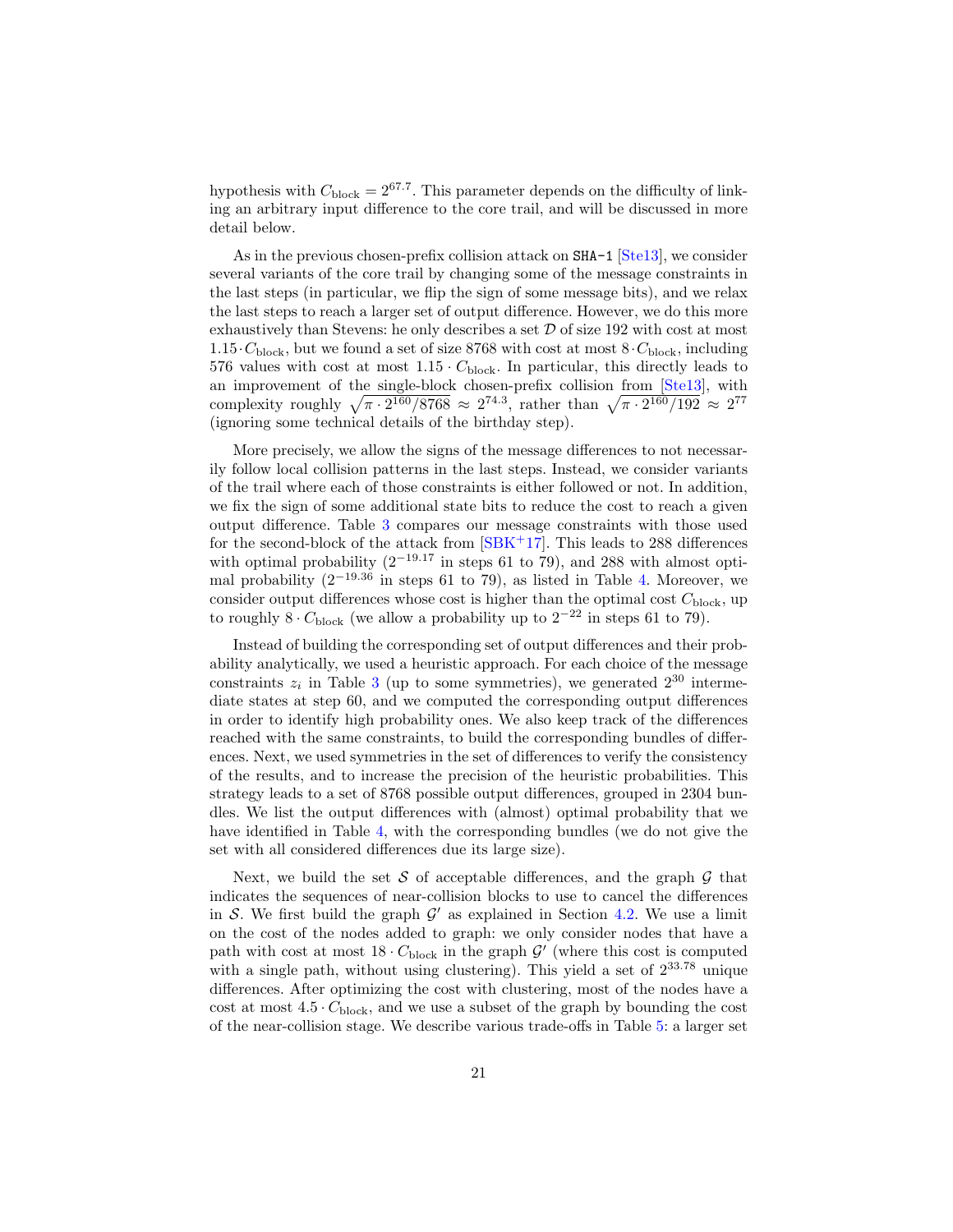|                                         | Stevens <i>et al.</i> constraints $ SBK^+17 $ Our constraints                                                                                                                                                                                                                                                                                         |                                                                                                                          |                                                                            |
|-----------------------------------------|-------------------------------------------------------------------------------------------------------------------------------------------------------------------------------------------------------------------------------------------------------------------------------------------------------------------------------------------------------|--------------------------------------------------------------------------------------------------------------------------|----------------------------------------------------------------------------|
| $W_{68}^{[5]} = W_{67}^{[0]} \oplus 1$  |                                                                                                                                                                                                                                                                                                                                                       | $W_{68}^{[5]} = W_{67}^{[0]} \oplus 1$                                                                                   |                                                                            |
| $W_{72}^{[30]} = W_{67}^{[0]} \oplus 1$ |                                                                                                                                                                                                                                                                                                                                                       | $W_{72}^{[30]}=W_{67}^{[0]} \oplus 1$                                                                                    |                                                                            |
| $W_{71}^{[6]} = W_{70}^{[1]} \oplus 1$  |                                                                                                                                                                                                                                                                                                                                                       | $W_{71}^{[6]} = W_{70}^{[1]} \oplus 1$                                                                                   |                                                                            |
| $W_{72}^{[5]} = W_{71}^{[0]} \oplus 1$  |                                                                                                                                                                                                                                                                                                                                                       | $W_{72}^{[5]} = W_{71}^{[0]} \oplus 1$                                                                                   |                                                                            |
| $W_{76}^{[30]}=W_{71}^{[0]}$ $\oplus$ 1 |                                                                                                                                                                                                                                                                                                                                                       | $W_{76}^{[30]} = W_{71}^{[0]} \oplus 1$                                                                                  |                                                                            |
| $W_{74}^{[7]} = W_{73}^{[2]} \oplus 1$  |                                                                                                                                                                                                                                                                                                                                                       | $W_{74}^{[7]} = W_{73}^{[2]} \oplus 1, W_{73}^{[2]} = z_1$                                                               |                                                                            |
| $W_{75}^{[6]} = W_{74}^{[1]} \oplus 1$  |                                                                                                                                                                                                                                                                                                                                                       | $W_{75}^{[6]} = W_{74}^{[1]} \oplus 1$                                                                                   |                                                                            |
|                                         |                                                                                                                                                                                                                                                                                                                                                       | $W_{76}^{[6]} = W_{75}^{[1]} \oplus 1$                                                                                   |                                                                            |
|                                         | $\begin{array}{l} W^{15}_{75}=W^{11}_{74} \; \oplus \; 1 \ W^{[6]}_{76}=W^{[11]}_{75} \; \oplus \; 1 \ W^{[11]}_{76}=W^{[0]}_{76} \; \oplus \; 1 \ W^{[1]}_{77}=W^{[0]}_{77} \; \oplus \; 1 \ W^{[2]}_{77}=W^{[11]}_{77} \; \oplus \; 1 \ W^{[2]}_{77}=W^{[3]}_{76} \; \oplus \; 1, \ W^{[3]}_{76}=z_2 \ W^{[7]}_{78}=z_3 \ W^{[7]}_{78}=z_4 \ W^{[2$ | $W_{76}^{[1]} = z_2,$<br>$W_{77}^{[1]} = z_4,$<br>$W_{77}^{[2]} = z_6$<br>$W_{76}^{[3]} = z_7,$<br>$W_{76}^{[4]} = z_7,$ | $\begin{array}{rcl} W^{[0]}_{76} &= z_3 \ W^{[0]}_{77} &= z_5 \end{array}$ |
|                                         |                                                                                                                                                                                                                                                                                                                                                       |                                                                                                                          |                                                                            |
|                                         |                                                                                                                                                                                                                                                                                                                                                       |                                                                                                                          |                                                                            |
|                                         |                                                                                                                                                                                                                                                                                                                                                       |                                                                                                                          | $W_{77}^{[8]} = z_8$                                                       |
|                                         |                                                                                                                                                                                                                                                                                                                                                       | $W_{78}^{[0]} = z_9$<br>$W_{78}^{[3]} = z_{10}$<br>$W_{78}^{[7]} = z_{11}$                                               |                                                                            |
|                                         |                                                                                                                                                                                                                                                                                                                                                       |                                                                                                                          |                                                                            |
|                                         |                                                                                                                                                                                                                                                                                                                                                       |                                                                                                                          |                                                                            |
| $W_{79}^{[\check{2}]} = z_5$            |                                                                                                                                                                                                                                                                                                                                                       | $W_{79}^{[\tilde{2}]}=z_{12}$                                                                                            |                                                                            |
| $W_{79}^{[4]} = z_6$                    |                                                                                                                                                                                                                                                                                                                                                       | $W_{79}^{[4]} = z_{13}$                                                                                                  |                                                                            |

<span id="page-21-0"></span>**Table 3.** Message constraints in the final steps. The  $z_i$  are fixed to 0 or 1 to define variant of the trail with distinct output differences. We use three more constraints than  $[SBK^+17]$  $[SBK^+17]$ .

reduces the cost of the birthday stage, but increase the cost of the near-collision stage.

We note that the memory requirements of our attack are rather limited: one just has to store the graph, and the chains for the birthday phase. With the parameters we propose, this represents less than 1TB.

### <span id="page-21-1"></span>6.1 Limiting the number of near-collision blocks

The attack above is optimized to minimize the time complexity of the attack, but this can result in long paths in the graph. For instance, when starting from a random difference with cost at most  $3.0 \cdot C_{block}$ , a random path has on average 15.7 near-collision blocks, but the maximal length is 26 near-collision blocks. This might be impractical for some applications of chosen-prefix collision attacks, and the work needed to generate all the differential trails for the near-collision blocks might also be an issue.

Therefore, we propose an alternative attack where we limit the length of the paths in the graph  $\mathcal G$ . This result in a slightly higher complexity, but might be better in practice. More precisely, we first construct a graph with only paths of length 1, and we iteratively build graphs by increasing the length of allowed paths. Note that a given difference can often be reached by many paths of varying length, and the cost of a node decreases when allowing longer paths.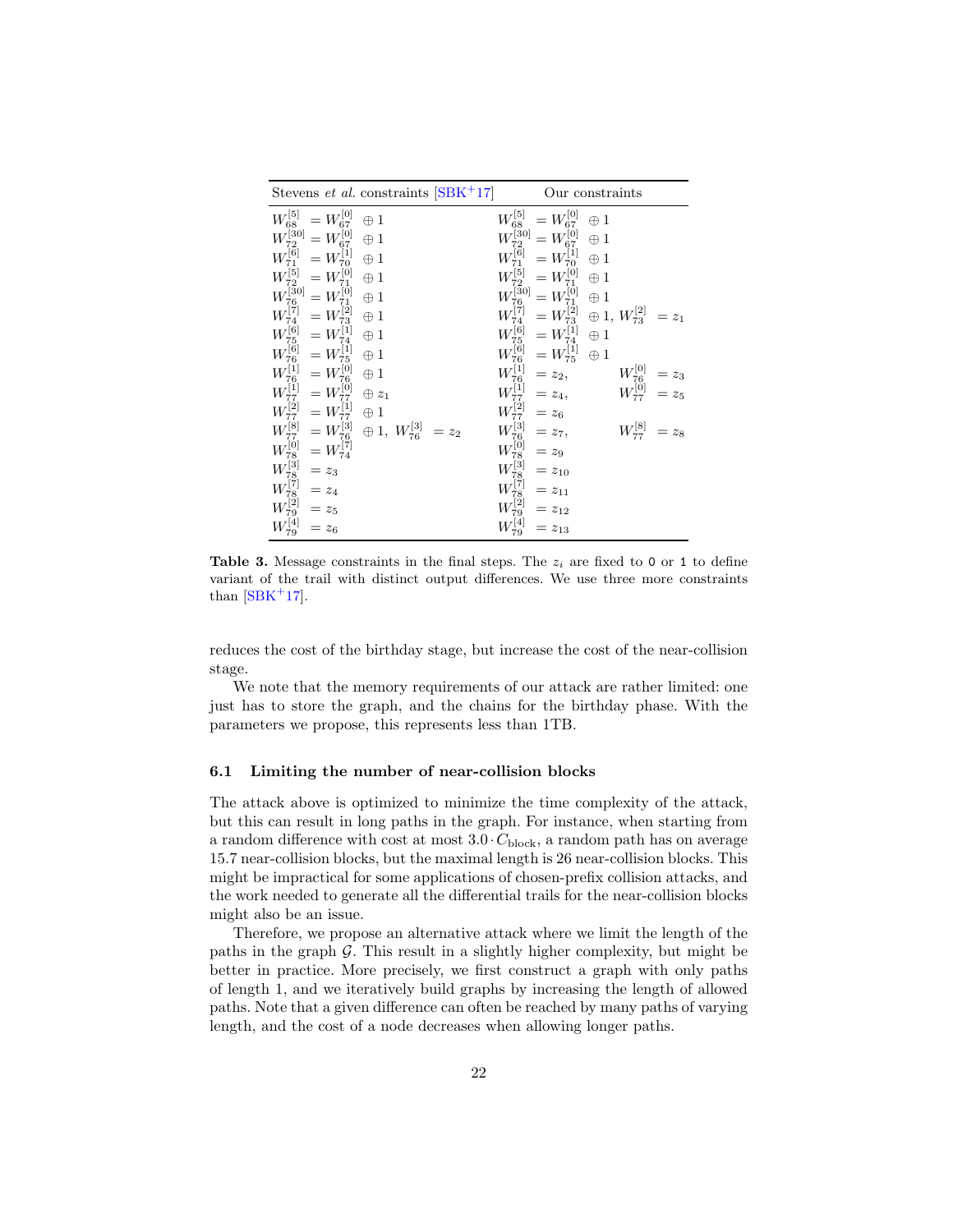| Bundle          |                          |                          | Output difference        | Proba $(-log)$           |                          |                |
|-----------------|--------------------------|--------------------------|--------------------------|--------------------------|--------------------------|----------------|
| $\mathcal{B}_1$ | Oxffffedea               | 0xffffff70               | 0x00000000               | 0x00000002               | 0x80000000               | 19.17          |
|                 | Oxffffedee               | 0xffffff70               | 0x00000000               | 0x00000002               | 0x80000000               | 19.17          |
|                 | Oxffffefea               | 0xffffff60               | 0x00000000               | 0x00000002               | 0x80000000               | 19.17          |
|                 | 0xffffefee               | 0xffffff60               | 0x00000000               | 0x00000002               | 0x80000000               | 19.17          |
|                 | Oxffffe5ec               | 0xffffff30               | 0x80000000               | 0x00000002               | 0x80000000               | 19.36          |
|                 | Oxffffe7ec               | 0xffffff40               | 0x80000000               | 0x00000002               | 0x80000000               | 19.36          |
| $\mathcal{B}_2$ | Oxffffedea               | 0xffffff70               | 0x00000000               | Oxfffffffe               | 0x80000000               | 19.17          |
|                 | 0xffffedee               | 0xffffff70               | 0x00000000               | Oxfffffffe               | 0x80000000               | 19.17          |
|                 | Oxffffefea               | 0xffffff60               | 0x00000000               | Oxfffffffe               | 0x80000000               | 19.17          |
|                 | Oxffffefee               | 0xffffff60               | 0x00000000               | Oxfffffffe               | 0x80000000               | 19.17          |
|                 | Oxffffe5ec               | 0xffffff30               | 0x80000000               | Oxfffffffe               | 0x80000000               | 19.36          |
|                 | Oxffffe7ec               | 0xffffff40               | 0x80000000               | Oxfffffffe               | 0x80000000               | 19.36          |
| $\mathcal{B}_3$ | 0xffffedea               | 0xffffff70               | 0x00000000               | 0x00000002               | 0x80000000               | 19.17          |
|                 | Oxffffedee               | 0xffffff70               | 0x00000000               | 0x00000002               | 0x80000000               | 19.17          |
|                 | 0xffffefea               | 0xffffff80               | 0x00000000               | 0x00000002               | 0x80000000               | 19.17          |
|                 | Oxffffefee               | 0xffffff60               | 0x00000000               | 0x00000002               | 0x80000000               | 19.17          |
|                 | Oxfffff5ec               | Oxffffffb0               | 0x80000000               | 0x00000002               | 0x80000000               | 19.36          |
|                 | 0xfffff7ec               | 0xffffffc0               | 0x80000000               | 0x00000002               | 0x80000000               | 19.36          |
| $\mathcal{B}_4$ | Oxffffedea               | 0xffffff70               | 0x00000000               | Oxfffffffe               | 0x80000000               | 19.17          |
|                 | 0xffffedee               | Oxffffff70               | 0x00000000               | 0xfffffffe               | 0x80000000               | 19.17          |
|                 | Oxffffefea               | 0xffffff60               | 0x00000000               | Oxfffffffe               | 0x80000000               | 19.17          |
|                 | Oxffffefee               | 0xffffff60               | 0x00000000               | Oxfffffffe               | 0x80000000               | 19.17          |
|                 | Oxfffff5ec               | Oxffffffb0               | 0x80000000               | Oxfffffffe               | 0x80000000               | 19.36          |
|                 | Oxfffff7ec               | 0xffffffc0               | 0x80000000               | Oxfffffffe               | 0x80000000               | 19.36          |
| $\mathcal{B}_5$ | Oxffffedaa               | Oxffffff6e               | 0x00000000               | 0x00000002               | 0x80000000               | 19.17          |
|                 | Oxffffedae               | 0xffffff6e               | 0x00000000               | 0x00000002               | 0x80000000               | 19.17          |
|                 | Oxffffefaa               | Oxffffff7e               | 0x00000000               | 0x00000002               | 0x80000000               | 19.17          |
|                 | 0xffffefae               | Oxffffff7e               | 0x00000000               | 0x00000002               | 0x80000000               | 19.17          |
|                 | Oxffffe5ac               | 0xffffff2e               | 0x80000000               | 0x00000002               | 0x80000000               | 19.36          |
|                 | Oxffffe7ac               | Oxffffff3e               | 0x80000000               | 0x00000002               | 0x80000000               | 19.36          |
| $\mathcal{B}_6$ | Oxffffedaa               | Oxffffff6e               | 0x00000000               | Oxfffffffe               | 0x80000000               | 19.17          |
|                 | 0xffffedae               | 0xffffff6e               | 0x00000000               | 0xfffffffe               | 0x80000000               | 19.17          |
|                 | 0xffffefaa               | Oxffffff7e               | 0x00000000               | 0xfffffffe               | 0x80000000               | 19.17          |
|                 | Oxffffefae               | Oxffffff7e               | 0x00000000               | Oxfffffffe               | 0x80000000               | 19.17          |
|                 | Oxffffe5ac<br>Oxffffe7ac | Oxffffff2e<br>Oxffffff3e | 0x80000000<br>0x80000000 | Oxfffffffe<br>Oxfffffffe | 0x80000000<br>0x80000000 | 19.36<br>19.36 |
|                 |                          |                          |                          |                          |                          |                |
| $\mathcal{B}_7$ | Oxffffedaa               | Oxffffff6e               | 0x00000000               | 0x00000002               | 0x80000000               | 19.17          |
|                 | Oxffffedae               | 0xffffff6e               | 0x00000000               | 0x00000002               | 0x80000000               | 19.17          |
|                 | Oxffffefaa<br>0xffffefae | Oxffffff7e<br>Oxffffff7e | 0x00000000<br>0x00000000 | 0x00000002<br>0x00000002 | 0x80000000<br>0x80000000 | 19.17          |
|                 | 0xfffff5ac               | 0xffffffae               | 0x80000000               | 0x00000002               | 0x80000000               | 19.17<br>19.36 |
|                 | Oxfffff7ac               | Oxffffffbe               | 0x80000000               | 0x00000002               | 0x80000000               | 19.36          |
|                 |                          |                          |                          |                          |                          |                |
| $\mathcal{B}_8$ | 0xffffedaa               | Oxffffff6e               | 0x00000000               | 0xfffffffe               | 0x80000000               | 19.17          |
|                 | 0xffffedae               | 0xffffff6e               | 0x00000000               | 0xfffffffe               | 0x80000000               | 19.17          |
|                 | 0xffffefaa<br>Oxffffefae | Oxffffff7e<br>Oxffffff7e | 0x00000000<br>0x00000000 | 0xfffffffe<br>Oxfffffffe | 0x80000000               | 19.17<br>19.17 |
|                 | Oxfffff5ac               | Oxffffffae               | 0x80000000               | Oxfffffffe               | 0x80000000<br>0x80000000 | 19.36          |
|                 | Oxfffff7ac               |                          | 0x80000000               | Oxfffffffe               | 0x80000000               | 19.36          |
|                 |                          | 0xffffffbe               |                          |                          |                          |                |

<span id="page-22-0"></span>Table 4. Bundles of trails with (near) optimal cost and the corresponding probability for steps 61–79. For each bundle  $B_i$  in the table, there are 32 related bundles where we flip some of the messages bits, that can be constructed as:  $B_0 = {\mathcal{B}_i}$ 

 $B_1 = \left\{ \left\{ \beta + (2^5, 0, 0, 0, 0) \mid \beta \in \mathcal{B} \right\} \middle| B \in B_0 \right\} \cup B_0$  $B_2 = \left\{ \left\{ \beta + (2^3, 0, 0, 0, 0) \mid \beta \in \mathcal{B} \right\} \middle| B \in B_1 \right\} \cup B_1$  $B_3 = \left\{ \left\{ \beta + \left(2^{13}, 2^8, 0, 0, 0\right) \mid \beta \in \mathcal{B} \right\} \middle| B \in \mathcal{B}_2 \right\} \cup \mathcal{B}_2$  $B_4 = \left\{ \left\{ \beta + \left( 2^9, 2^4, 0, 0, 0 \right) \mid \beta \in \mathcal{B} \right\} \middle| B \in B_3 \right\} \cup B_3$  $B_5 = \left\{ \{ \beta + (2^6, 2, 0, 0, 0) \mid \beta \in \mathcal{B} \} \middle| B \in B_4 \right\} \cup B_4.$ 

The set used in [\[Ste13\]](#page-29-9) corresponds to bundles  $B_1$  to  $B_4$ , with extension rules  $B_1$  to  $B_4$ . Note that most output differences appears in several bundles.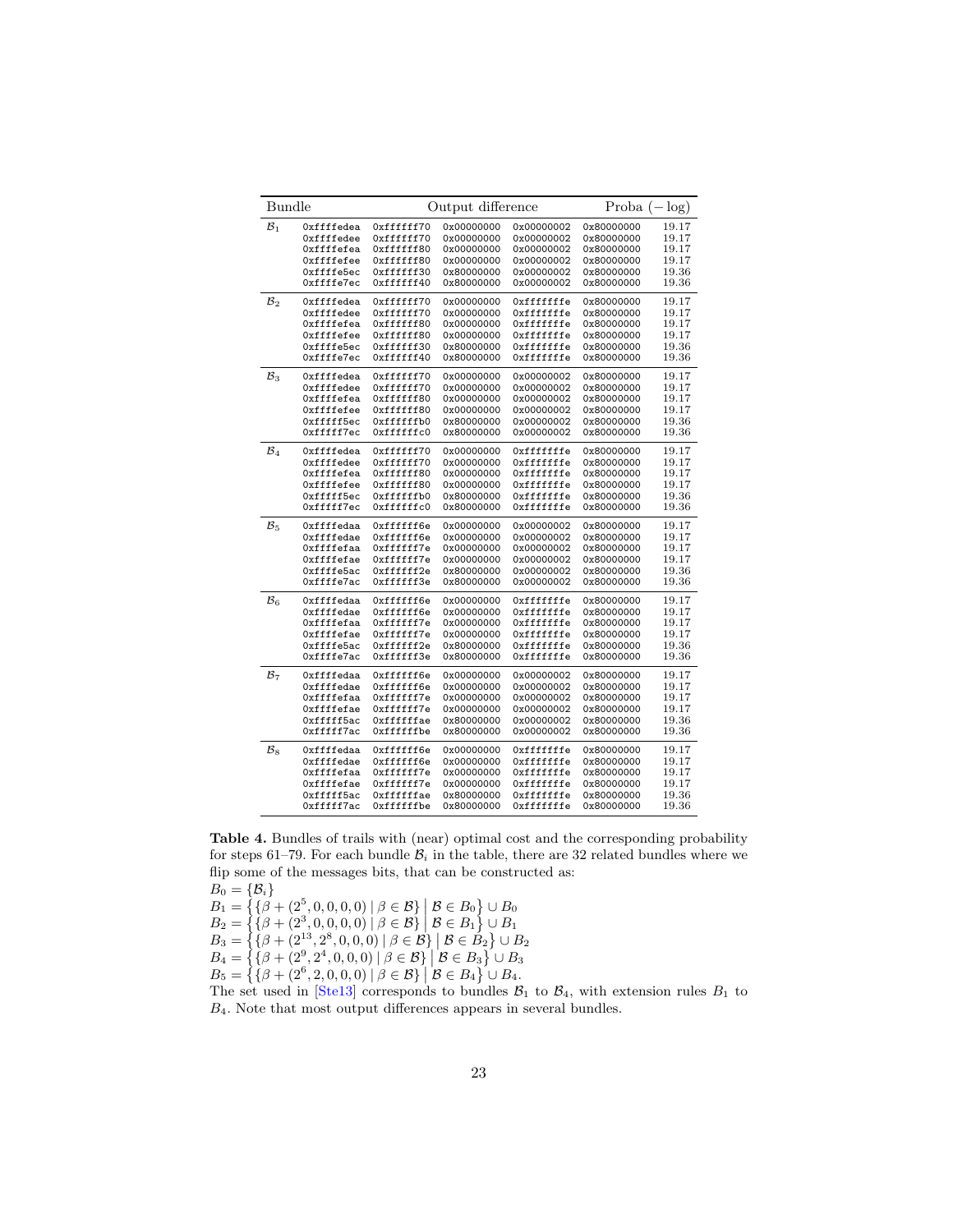We have constructed exactly the graph with all paths of length at most 4, and all paths of length at most 8 and cost at most  $3.5 \cdot C_{\text{block}}$ ; for larger parameters, we cannot build the full graph, but we can build an approximation by limiting the set of values as in the previous construction. We give the size of the corresponding sub-graphs in Table [6.](#page-24-1) As we can see, with 8 near-collision blocks we already have a set  $\mathcal S$  almost as large as the set corresponding to the previous attack (cf. Table [5\)](#page-24-0), so that limiting the attack to 8 blocks has a small impact on the complexity. We can even find chosen-prefix collisions with just 4 near-collision blocks with a small cost increase, using a larger threshold on the maximum cost per block. We evaluate the complexity of such attacks in detail in Table [7.](#page-24-2)

We can also study the sparseness of the values in  $\mathcal S$  to better understand the difficulty of building the differential trails for the near collision blocks. Using the set of size  $2^{29.71}$  with a limit of 8 near-collision blocks and a maximum cost of  $3.0 \cdot C_{\rm block}$ , the maximum weight in the differences is 26, and the average is 15.4 (using the non-adjacent form — NAF).

### 6.2 Birthday Stage

For the birthday stage of the attack, we follow the approach given in [\[Ste13\]](#page-29-9): we consider a truncation of the SHA-1 state by keeping bits which are likely to contain a difference, and we use the distinguished points technique of [\[vW99\]](#page-29-10). Parameters for the birthday step with various choice of  $\mathcal G$  are given in Table [5;](#page-24-0) we now explain in detail the case where the maximum cost of the near-collision stage is set to  $3.0 \cdot C_{\rm block}$ . First, we truncate the state to 98 bits<sup>[10](#page-23-0)</sup> so that for a random pair of values with their difference in  $S$ , there is a probability 0.78 that the values collide on 98 bits (this probability has been computed with the tools from [\[Leu12\]](#page-28-16)). Reciprocally, if two truncated SHA-1 outputs are equal, then their difference is in the set S with probability  $2^{-31.97}$ . Therefore, the birthday stage will require on average  $2 \cdot 2^{31.97}$  collisions in the following function:

$$
f(r) := \begin{cases} \tau(h(cv, pad(u))) & \text{if } u[0] = 1; \\ \tau(h(cv', pad(u))) & \text{else.} \end{cases}
$$

In order to keep the cost of rerunning the trail low, we use chains of average length  $2^{31}$  (*i.e.* a point u is distinguished when  $u < 2^{98-31}$ ). Therefore, the expected complexity of the birthday stage is  $11$ :

$$
T = \sqrt{\pi/2 \cdot 2^{98} \cdot 2^{32.97}} \approx 2^{65.81} \text{ SHA-1 computations}
$$
  

$$
M = 2^{65.81} / 2^{31} \cdot 19 \text{ bytes} \approx 570 \text{ GB},
$$

and the cost to re-run the chains to locate collisions is only  $2^{32.97} \cdot 2 \cdot 2^{31} \approx 2^{64.97}$ . Finally, we can evaluate the complexity of the full attacks as:  $2^{65.81} + 2^{64.97} +$  $3.0 \cdot C_{\rm block}$ .

<span id="page-23-0"></span><sup>10</sup> Given by mask 0x7f800000, 0xfffc0001, 0x7ffff800, 0x7fffff80, 0x7fffffff

<span id="page-23-1"></span> $11$  To store a chain, we use 40 bits for the starting point, 40 bits for the length, and  $98 - 31 = 67$  bits for the output, *i.e.* 19 bytes in total.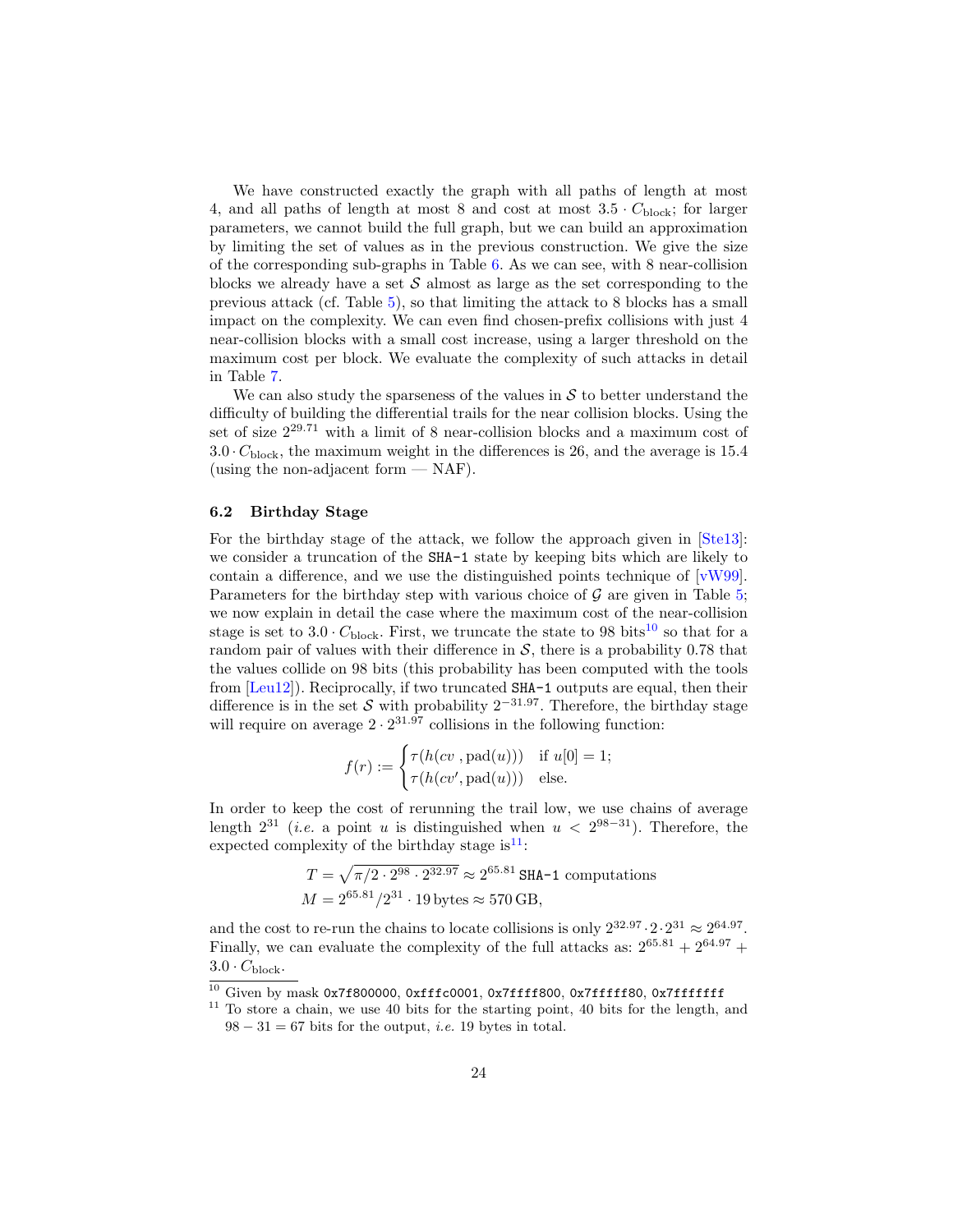| Set $\mathcal S$                                                                                                                                                           |                                                                              |                                                                                      |                                              | Birthday parameters                                                               |                                                                      |                                                                              |                                                                                                                                                                                                                                                                                                                                           |
|----------------------------------------------------------------------------------------------------------------------------------------------------------------------------|------------------------------------------------------------------------------|--------------------------------------------------------------------------------------|----------------------------------------------|-----------------------------------------------------------------------------------|----------------------------------------------------------------------|------------------------------------------------------------------------------|-------------------------------------------------------------------------------------------------------------------------------------------------------------------------------------------------------------------------------------------------------------------------------------------------------------------------------------------|
| Max cost                                                                                                                                                                   | Size                                                                         | Mask                                                                                 | Proba                                        |                                                                                   | $\#$ coll. Chain len.                                                | $#$ chain                                                                    | Attack cost                                                                                                                                                                                                                                                                                                                               |
| $2.0 \cdot C_{\rm block}$<br>$2.5 \cdot C_{\rm block}$<br>$3.0 \cdot C_{\rm block}$<br>$3.5 \cdot C_{\rm block}$<br>$4.0 \cdot C_{\rm block}$<br>$4.5 \cdot C_{\rm block}$ | $2^{24.66}$<br>228.59<br>$2^{30.95}$<br>232.70<br>$2^{33.48}$<br>$2^{33.66}$ | $106 \text{ bits}$<br>$102 \text{ bits}$<br>98 bits<br>98 bits<br>98 bits<br>98 bits | 0.71<br>0.65<br>0.76<br>0.76<br>0.74<br>0.74 | $2^{30.83}$<br>$2^{31.03}$<br>$2^{32.44}$<br>$2^{30.70}$<br>229.95<br>$2^{29.77}$ | $2^{34}$<br>$2^{32}$<br>$2^{31}$<br>$2^{30}$<br>$2^{30}$<br>$2^{30}$ | $2^{34.74}$<br>234.84<br>$2^{34.55}$<br>$2^{34.68}$<br>234.30<br>$2^{34.21}$ | $2^{68.74} + 2^{65.83} + 2.0 \cdot C_{\text{block}}$<br>$2^{66.84} + 2^{64.03} + 2.5 \cdot C_{\text{block}}$<br>$2^{65.55} + 2^{64.44} + 3.0 \cdot C_{\rm block}$<br>$2^{64.68} + 2^{61.70} + 3.5 \cdot C_{\text{block}}$<br>$2^{64.30} + 2^{60.95} + 4.0 \cdot C_{\text{block}}$<br>$2^{64.21} + 2^{60.77} + 4.5 \cdot C_{\text{block}}$ |

<span id="page-24-0"></span>Table 5. Trade-offs between the cost of birthday phase and the near-collision phase.

| Max Cost                  |             | 1 bl. 2 bl. 3 bl. 4 bl.                                           |                                     |             | 5 bl.         | 6 bl.         | 7 bl.         | 8 bl.         |
|---------------------------|-------------|-------------------------------------------------------------------|-------------------------------------|-------------|---------------|---------------|---------------|---------------|
| $2.0 \cdot C_{\rm block}$ | $2^{9.17}$  | $2^{16.30}$ $2^{19.92}$ $2^{22.05}$                               |                                     |             | $2^{23.13}$   | $2^{23.95}$   | $2^{24.44}$   | $2^{24.55}$   |
| $2.5 \cdot C_{\rm block}$ |             | $2^{10.17}$ $\  \, 2^{16.62}$ $\  \, 2^{21.04}$ $\  \, 2^{23.76}$ |                                     |             | $2^{25.50}$   | $2^{26.58}$   | $2^{27.38}$   | $2^{27.92}$   |
| $3.0 \cdot C_{\rm block}$ |             | $2^{10.17}$ $2^{17.10}$ $2^{21.76}$                               |                                     | $2^{24.66}$ | $2^{26.58}$   | $2^{27.95}$   | $2^{28.96}$   | $2^{29.71}$   |
| $3.5 \cdot C_{\rm block}$ |             | $2^{12.53}$ $2^{17.89}$ $2^{22.47}$ $2^{25.62}$                   |                                     |             | $2^{27.70}$   | $2^{29.18}$   | $2^{30.29}$   | $2^{31.22}$   |
| $4.0 \cdot C_{\rm block}$ |             | $2^{12.53}$ $2^{18.60}$ $2^{22.97}$ $2^{26.34}$                   |                                     |             | $> 2^{28.68}$ | $> 2^{30.35}$ | $> 2^{31.55}$ | $> 2^{32.15}$ |
| $5.0 \cdot C_{\rm block}$ |             | $2^{12.53}$ $2^{19.65}$ $2^{24.18}$                               |                                     | $2^{27.44}$ | $> 2^{29.83}$ | $> 2^{31.64}$ | $> 2^{32.95}$ | $> 2^{33.04}$ |
| $6.0 \cdot C_{\rm block}$ |             | $2^{12.53}$ $2^{19.79}$ $2^{24.81}$ $2^{28.26}$                   |                                     |             | $> 2^{30.74}$ | $> 2^{32.55}$ | $> 2^{33.59}$ | $> 2^{33.59}$ |
| $7.0 \cdot C_{\rm block}$ |             | $2^{13.09}$ $2^{20.37}$                                           | $2^{25.30}$                         | $2^{28.82}$ | $> 2^{31.33}$ | $> 2^{32.93}$ | $> 2^{33.77}$ | $> 2^{33.77}$ |
| $8.0 \cdot C_{\rm block}$ | $2^{13.09}$ |                                                                   | $2^{20.62}$ $2^{25.72}$ $2^{29.27}$ |             | $> 2^{31.72}$ | $> 2^{33.09}$ | $> 2^{33.81}$ | $> 2^{33.81}$ |

<span id="page-24-1"></span>Table 6. Size of the set  $S$  with various limits on the maximum cost and on the number of near-collision blocks. We give a lower bound when we couldn't compute the full set.

| Set $\mathcal S$ |                           |             |                    |       |             | Birthday parameters |             |                                                         |
|------------------|---------------------------|-------------|--------------------|-------|-------------|---------------------|-------------|---------------------------------------------------------|
| Max bl.          | Max cost                  | Size        | Mask               | Proba | $\#$ coll.  | Chain len.          | $#$ chain   | Attack cost                                             |
| $\overline{4}$   | $4.0 \cdot C_{\rm block}$ | $2^{26.34}$ | $106$ bits         | 0.48  | 29.70       | 233                 | 235.18      | $\overline{2}^{68.18}+2^{63.70}+4.0\cdot C_{\rm block}$ |
| $\overline{4}$   | $5.0 \cdot C_{\rm block}$ | $2^{27.44}$ | $102 \text{ bits}$ | 0.67  | $2^{32.14}$ | $2^{32}$            | 235.40      | $2^{67.40}+2^{65.14}+5.0\cdot C_{\rm block}$            |
| $\overline{4}$   | $6.0 \cdot C_{\rm block}$ | $2^{28.26}$ | $102 \text{ bits}$ | 0.65  | $2^{31.35}$ | $2^{32}$            | 235.00      | $2^{67.00} + 2^{64.35} + 6.0 \cdot C_{\rm block}$       |
| $\overline{4}$   | $7.0 \cdot C_{\rm block}$ | $2^{28.82}$ | $102 \text{ bits}$ | 0.64  | $2^{30.82}$ | $2^{32}$            | 234.74      | $2^{66.74}+2^{63.82}+7.0\cdot C_{\rm block}$            |
| $\overline{4}$   | $8.0 \cdot C_{\rm block}$ | $2^{29.26}$ | $102 \text{ bits}$ | 0.63  | 230.39      | $2^{32}$            | 234.52      | $2^{66.52}+2^{63.39}+8.0\cdot C_{\rm block}$            |
| 8                | $2.0 \cdot C_{\rm block}$ | $2^{24.55}$ | $106$ bits         | 0.71  | $2^{30.94}$ | $2^{34}$            | 234.80      | $2^{68.80}+2^{65.94}+2.0\cdot C_{\rm block}$            |
| 8                | $2.5 \cdot C_{\rm block}$ | $2^{27.92}$ | $102 \text{ bits}$ | 0.63  | $2^{31.75}$ | $2^{32}$            | $2^{35.20}$ | $2^{67.20} + 2^{64.75} + 2.5\cdot C_{\rm block}$        |
| 8                | $3.0 \cdot C_{\rm block}$ | $2^{29.71}$ | 98 bits            | 0.73  | 233.73      | 231                 | 235.19      | $2^{66.19} + 2^{65.73} + 3.0 \cdot C_{\rm block}$       |
| 8                | $3.5 \cdot C_{\rm block}$ | $2^{31.22}$ | 98 bits            | 0.72  | $2^{32.23}$ | $2^{30}$            | $2^{35.44}$ | $2^{65.44}+2^{63.23}+3.5\cdot C_\mathrm{block}$         |

<span id="page-24-2"></span>Table 7. Trade-offs between the cost of birthday phase and the near-collision phase with a limited number of near-collision blocks (4 or 8).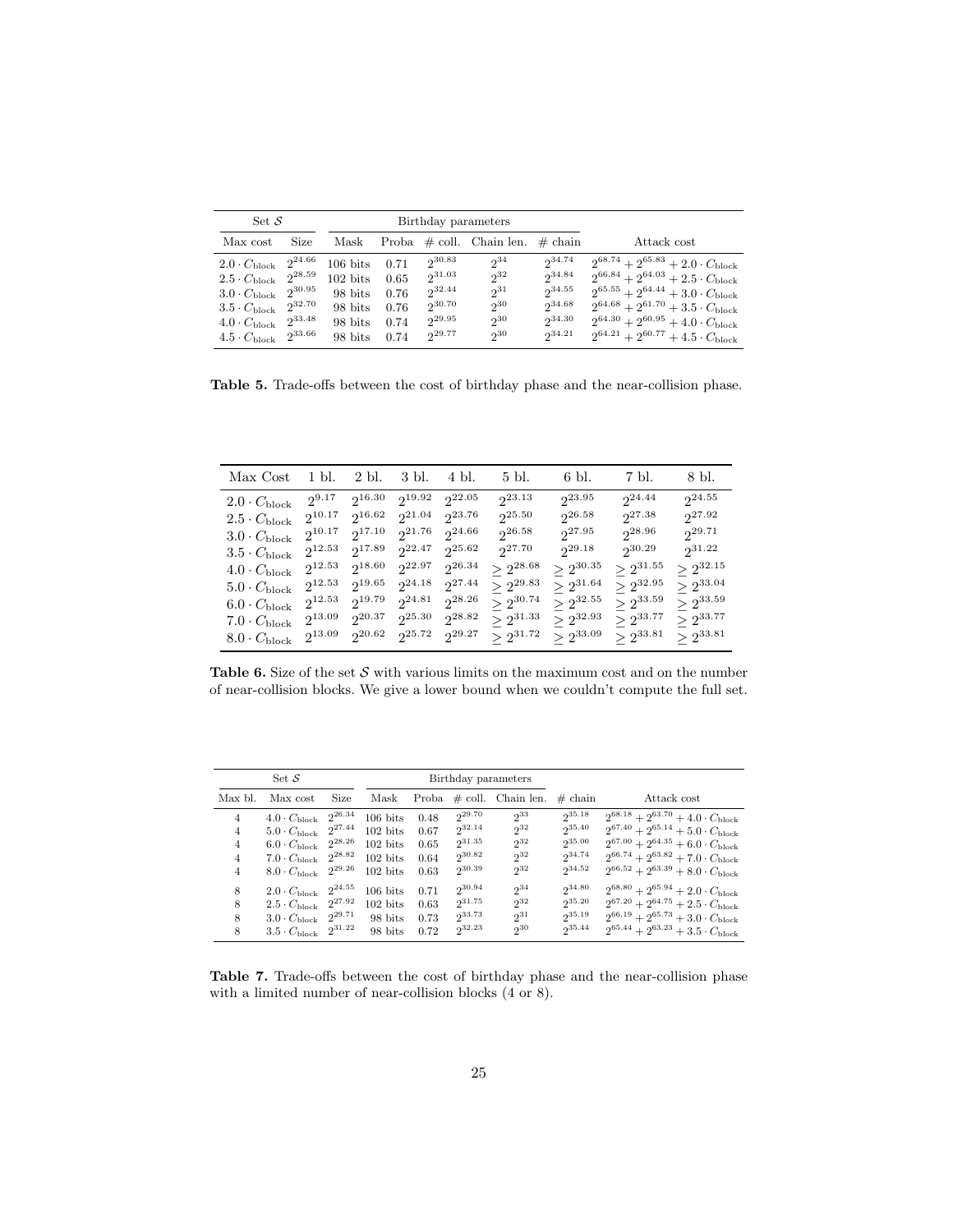#### <span id="page-25-0"></span>6.3 Near-Collision Stage

| i.     | $A_i$                               | $W_i$                                    |
|--------|-------------------------------------|------------------------------------------|
| $-4$   | 10110011001011000101111011010101    |                                          |
| $-3:$  | 110110001100001000100111un01un01    |                                          |
| $-2$   | 001010100011010111011unnn1011n11    |                                          |
| $-1$ : | 00101010111000011un1nn0010n0u111    |                                          |
| 00:    | 1010111000111un1u0110n1u0nn0un1n    | 1011un01010001010101111110-10-u0         |
| 01:    | 10100u101u0u10101n1nu0111n-u1-1u    | nu1110011101100011110-00-00n0110         |
| 02:    | 1u1u0nn010nuunnu11011uuuu0001uu1    | u1nn0u000100010001010111---unn00         |
| 0.3:   | u1un01uunn1u1010u0u101101nu11uu1    | 00uuun1111010111100111010000-u1-         |
| 04:    | n0110unnnnnnnnnnnnnn11nu1000u1n1    | n0nunu00----001----0---1000uu0u1         |
| 05:    | un0n011100--11001--111-1u1uu1u11    | 10u-1--101110-000-1100-0110n-00-         |
| 06:    | 1101-0-101101011110101-10nun01uu    | $---u1---u1------------0101$             |
| 07:    | 0nuu-00----------------0100100uu    | $xun-nu---------1-1---11u0u--$           |
| 08:    | $---u01------------0---0n010-u$     |                                          |
| 09:    | $0n$ --------------------0--1-1--0u | $xn$ ----------------------0--n-0--      |
| 10:    |                                     |                                          |
| 11:    |                                     | $--u0nn---------------1-1-1-u-$          |
| 12.    |                                     |                                          |
| $13-$  | n---1----------------------------   | $x$ -uu-0----------------------------    |
| 14:    | --n------------------------------   | --------------------------1-11n--        |
| 15:    | 11-1-1----------------------------  | $x$ -n $xn$ ---------------------------- |
| 16:    | un0-0----------------------------   |                                          |

<span id="page-25-1"></span>Table 8. Example of a SHA-1 non-linear differential path generated for one of the differences in S. Notations follow [\[DMR07\]](#page-28-7).  $\delta = [-2^{17} - 2^{15} + 2^{10} - 2^8 + 2^5 + 2^6 - 2^2 +$  $2^0$ ,  $-2^{13} + 2^{11} + 2^{10} + 2^5 - 2^3$ ,  $-2^5 + 2^0$ ,  $-2^4 - 2^0$ , 0], with cost  $2.954 \cdot C_{\text{block}}$ .

An important parameter to evaluate the cost of the attack is  $C_{block}$ , the complexity to find near-collision blocks. An optimistic hypothesis is that we can find them with same complexity as in the attack of  $[SBK^+17]$  $[SBK^+17]$ , *i.e.*  $C_{\text{block}} = 2^{64.7}$ . As mentioned earlier, we have conducted tests to verify that one can easily find short non-linear differential paths, regardless of the input chaining difference and value, to allow for a good use of neutral bits (one path example is given in Table [8\)](#page-25-1).

We note that our trails are somewhat more constrained than the trails used in the collision attack, because we have denser chaining value differences and we have a few more conditions in the last round, as seen in Table [3.](#page-21-0) This could lead to fewer degrees of freedom than in the collision attack of Stevens et al., and increase the cost of finding a conforming block. In particular, this can affect the use of accelerating techinques such as neutral bits and boomerangs; boomerangs are the most powerful technique, but they require significant degrees of freedom in the path construction. Therefore, we also consider a conservative complexity estimate, where we assume that boomerangs are no longer available. Since there are three boomerangs in the trail of  $[SBK^+17]$  $[SBK^+17]$ , this would give  $C_{\text{block}} = 2^{67.7}$ .

Our experiments show that that those assumptions are reasonable. The path given in Table [8](#page-25-1) is about as constrained as the path used for the second block of the collision attack  $[SBK^+17]$  $[SBK^+17]$  in the first round. In particular, most condition are in the first 6 steps, and don't affect the use of neutral bits, and the same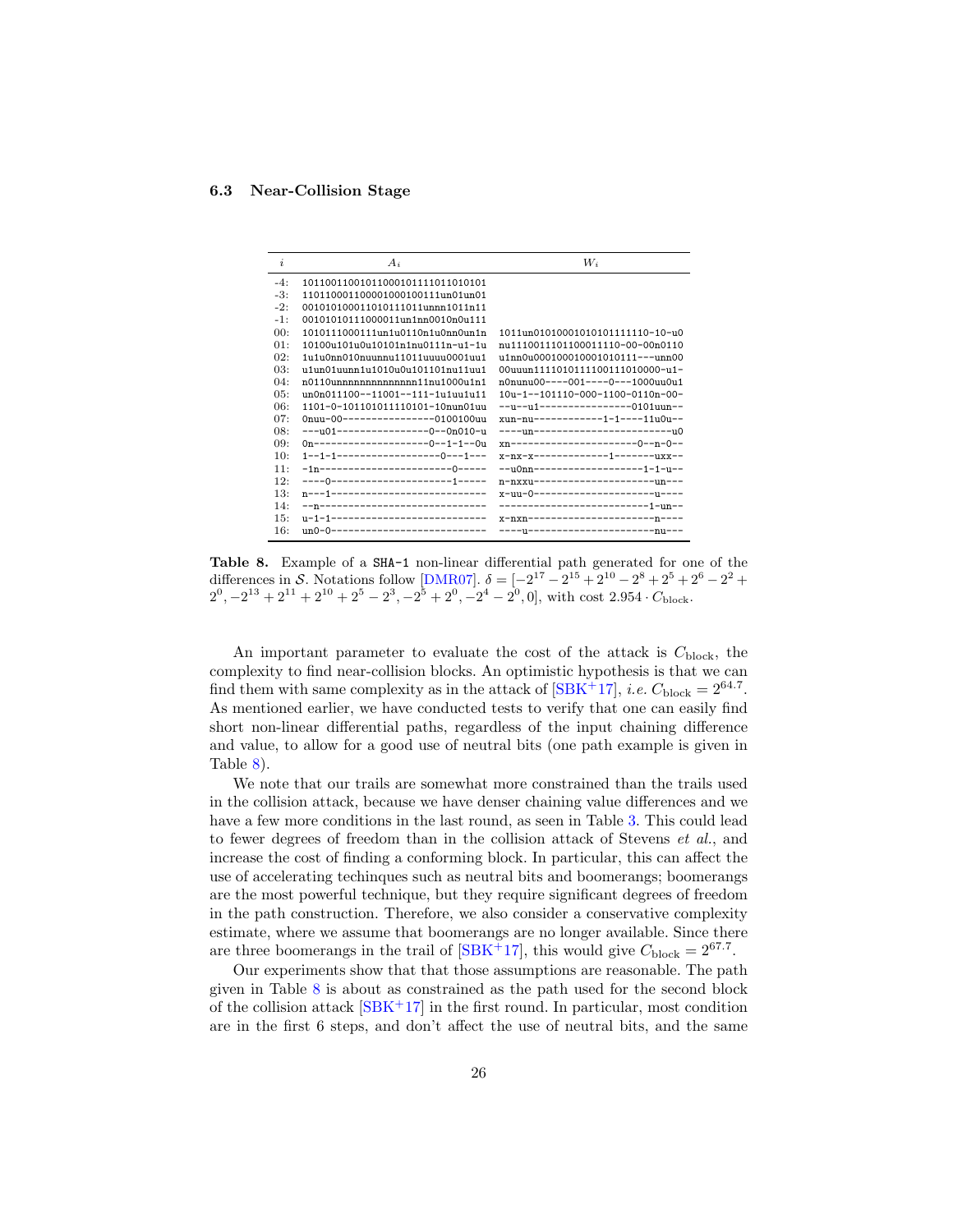three boomerang are available. In general we expect similar results with a few boomerangs, but this might of course vary depending on the exact chaining input diffence/value.

Finally, with the optimistic hypothesis, the best trade-off is to use a limit of  $3.5 \cdot C_{\rm block}$ , for a total complexity of

$$
2^{64.68} + 2^{61.70} + 3.5 \cdot C_{\text{block}} \approx 2^{66.9} \qquad \text{(using } C_{\text{block}} = 2^{64.7})
$$

With the conservative hypothesis, the best trade-off is to set the limit at  $2.5 \cdot$  $C_{\text{block}}$ , for a total complexity of

$$
2^{66.84} + 2^{64.03} + 2.5 \cdot C_{\rm block} \approx 2^{69.35} \qquad \text{(using } C_{\rm block} = 2^{67.7})
$$

There are other trade-offs possible between the various parameters of attack. For instance, we discussed attacks with a limited number of near-collision blocks in Section [6.1;](#page-21-1) we can now evaluate the complexity of the resulting attacks. If we limit the attack to 8 near-collision blocks, the best trade-offs give the following complexities for the optimistic and conservative hypothesis respectively:

$$
2^{65.44} + 2^{63.23} + 3.5 \cdot C_{\text{block}} \approx 2^{67.2} \qquad \text{(using } C_{\text{block}} = 2^{64.7} \text{)}
$$
  

$$
2^{67.20} + 2^{64.75} + 2.5 \cdot C_{\text{block}} \approx 2^{69.5} \qquad \text{(using } C_{\text{block}} = 2^{67.7} \text{)}
$$

Even with a limit of only 4 near-collision blocks, we have a relatively small increase of the complexity, with the following trade-offs:

$$
2^{66.74} + 2^{63.82} + 7.0 \cdot C_{\text{block}} \approx 2^{68.3} \qquad \text{(using } C_{\text{block}} = 2^{64.7})
$$
  

$$
2^{68.18} + 2^{63.70} + 4.0 \cdot C_{\text{block}} \approx 2^{70.2} \qquad \text{(using } C_{\text{block}} = 2^{67.7})
$$

# <span id="page-26-0"></span>7 Conclusion and Future Works

This work puts another nail in the SHA-1 coffin, with almost practical chosenprefix collisions, between five and twenty-six times more expensive than the identical-prefix collisions recently demonstrated. This shows that continued usage of SHA-1 for certificates or for authentication of handshake messages in TLS, SSH or IKE is dangerous, and could already be abused today by a well-motivated adversary. SHA-1 has been broken since 2004, but it is still used in many security systems; we strongly advise users to remove SHA-1 support to avoid downgrade attacks.

More generally, our results show that, for some hash functions, chosen-prefix collision attacks are much easier than previously expected, and potentially not much harder than a normal collision search.

Our research opens several new directions. Obviously, future work will have to implement this attack to demonstrate a real chosen-prefix collision for SHA-1. While the computation cost of our attack is somewhat practical, SHA-1 attacks still require a huge computation power (thousands of GPUs in order to obtain the chosen-prefix collision in a reasonable time) and a large implementation effort.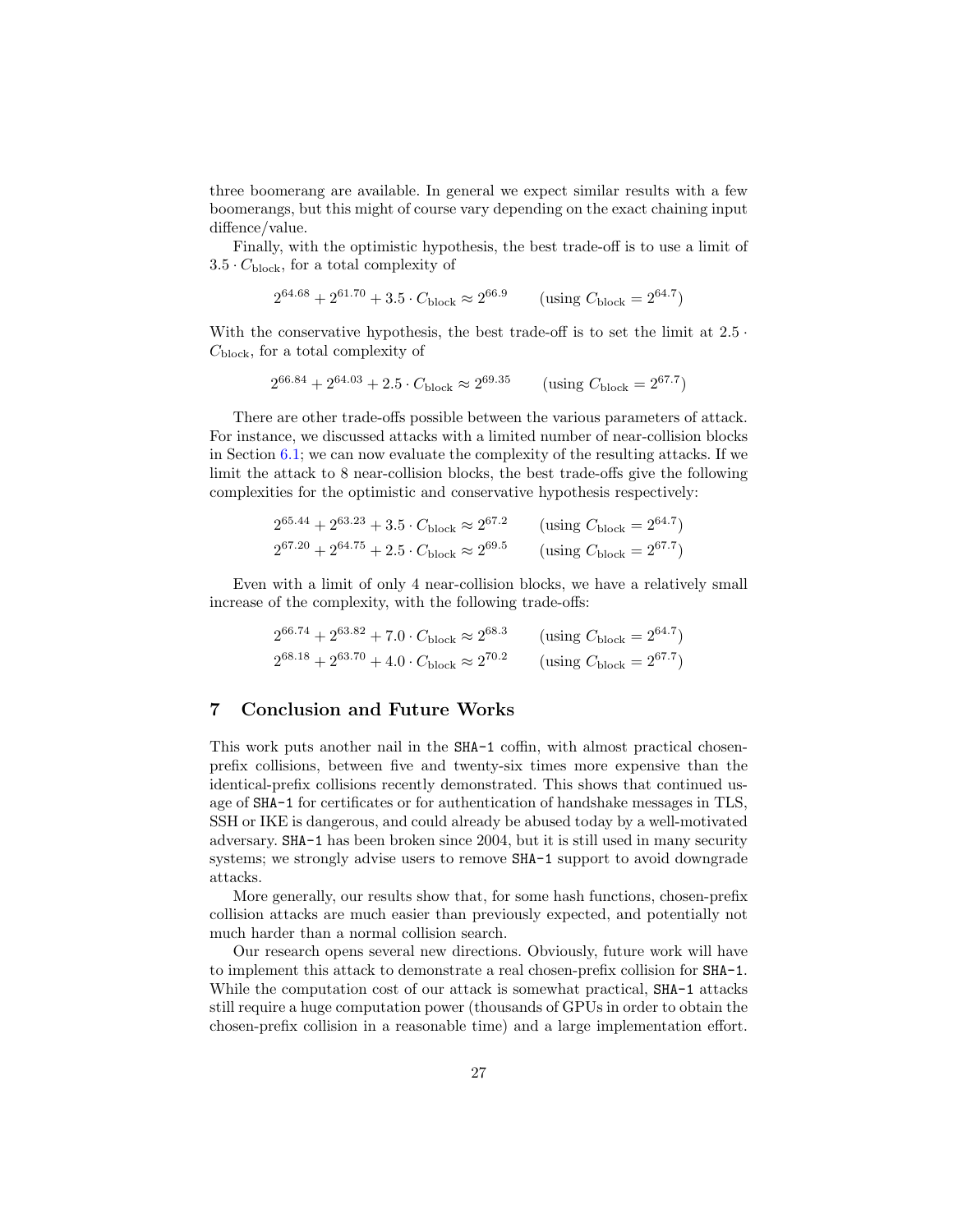For a concrete demonstration, a good target would be to break a protocol such as TLS or IKE, or to build a rogue certificate authority.

Another research direction is to study how one can improve SHA-1 collision attacks, not only for minimising the cost of finding a simple collision, but to improve our chosen-prefix collision search complexity. In particular, our attack requires the ability to reach many distinct output differences for the compression function. In this paper, to simplify our analysis, we only considered the differential trail from [\[SBK](#page-29-8)+17] because a real collision was found with this trail, and a precise complexity evaluation was conducted. However, it should be possible to increase the pool of available differences, and further reduce the total complexity, by using other (slightly more costly) differential trails.

Finally, a last direction is to evaluate how our strategy actually applies to other hash functions, such as RIPEMD, (reduced-round) SHA-2, or even others. Again, this will require a deep knowledge of the functions studied, as many details might impact the overall complexity. We can however expect that our attack strategy will be applicable mostly on classical Davies-Meier constructions inside a single-pipe Merkle-Damgård operating mode.

In order to make our work easier to verify, we are publishing some additional data and code online at: <https://github.com/Cryptosaurus/sha1-cp>.

### Acknowledgements

The authors would like to thank the anonymous referees for their helpful comments. We also thanks Paul Wouters (Red Hat) and Marc Stevens (CWI) for additionnal comments. The second author is supported by Temasek Laboratories, Singapore.

### References

- <span id="page-27-3"></span>[BC04] Eli Biham and Rafi Chen. Near-collisions of SHA-0. In Matthew Franklin, editor, CRYPTO 2004, volume 3152 of LNCS, pages 290–305. Springer, Heidelberg, August 2004.
- <span id="page-27-2"></span>[BCJ<sup>+</sup>05] Eli Biham, Rafi Chen, Antoine Joux, Patrick Carribault, Christophe Lemuet, and William Jalby. Collisions of SHA-0 and reduced SHA-1. In Ronald Cramer, editor, EUROCRYPT 2005, volume 3494 of LNCS, pages 36–57. Springer, Heidelberg, May 2005.
- <span id="page-27-0"></span>[BL16] Karthikeyan Bhargavan and Gaëtan Leurent. Transcript collision attacks: Breaking authentication in TLS, IKE and SSH. In NDSS 2016. The Internet Society, February 2016.
- <span id="page-27-5"></span>[Bra90] Gilles Brassard, editor. CRYPTO, volume 435 of Lecture Notes in Computer Science. Springer, 1990.
- <span id="page-27-1"></span>[CJ98] Florent Chabaud and Antoine Joux. Differential collisions in SHA-0. In Hugo Krawczyk, editor, CRYPTO'98, volume 1462 of LNCS, pages 56–71. Springer, Heidelberg, August 1998.
- <span id="page-27-4"></span>[Dam89] Ivan Damgård. A Design Principle for Hash Functions. In Brassard [\[Bra90\]](#page-27-5), pages 416–427.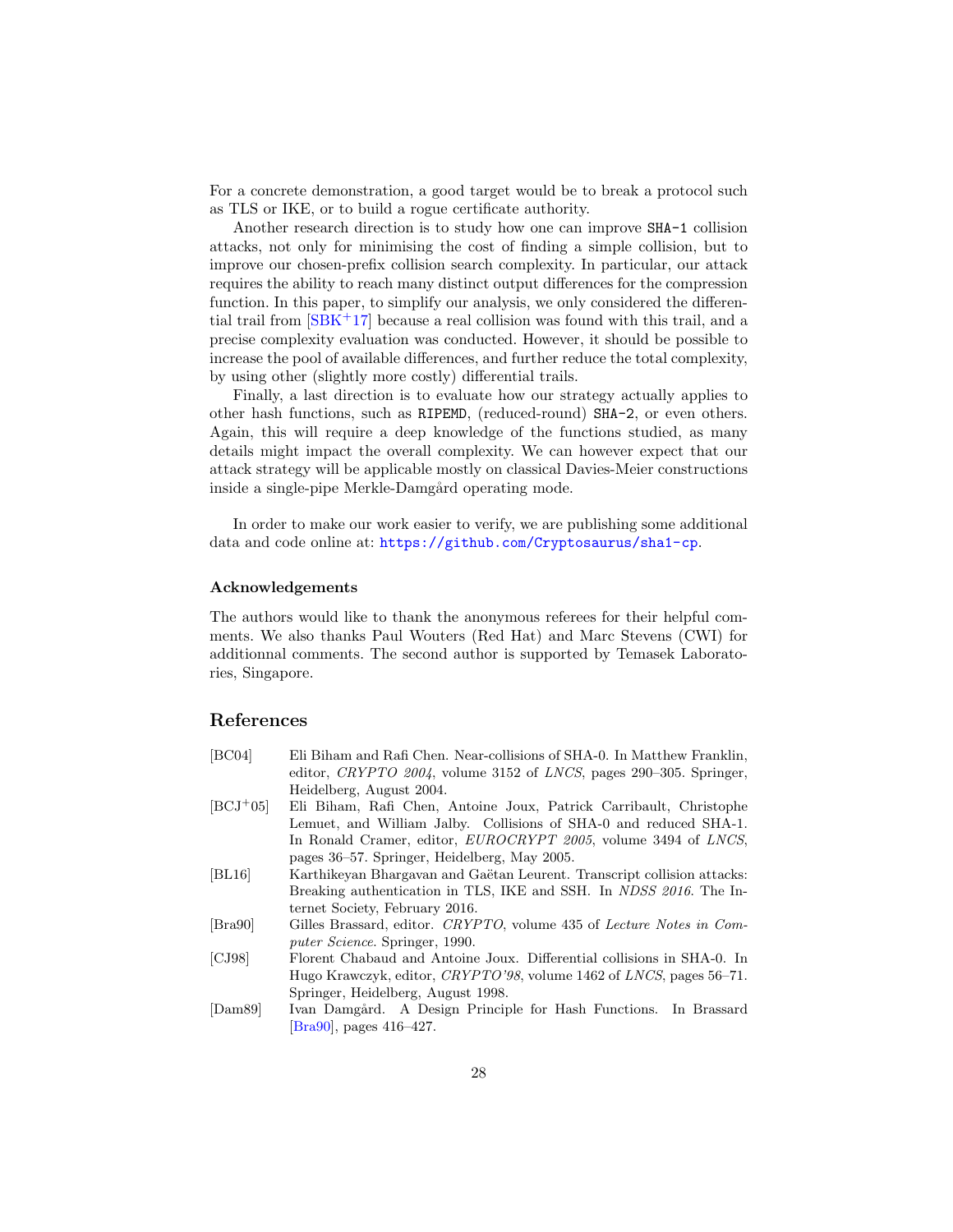- <span id="page-28-1"></span>[Dam90] Ivan Damgård. A design principle for hash functions. In Gilles Brassard, editor, *CRYPTO'89*, volume 435 of *LNCS*, pages 416–427. Springer, Heidelberg, August 1990.
- <span id="page-28-14"></span>[dB94] Bert den Boer and Antoon Bosselaers. Collisions for the compressin function of MD5. In Tor Helleseth, editor, EUROCRYPT'93, volume 765 of LNCS, pages 293–304. Springer, Heidelberg, May 1994.
- <span id="page-28-7"></span>[DMR07] Christophe De Cannière, Florian Mendel, and Christian Rechberger. Collisions for 70-step SHA-1: On the full cost of collision search. In Carlisle M. Adams, Ali Miri, and Michael J. Wiener, editors, SAC 2007, volume 4876 of LNCS, pages 56–73. Springer, Heidelberg, August 2007.
- <span id="page-28-10"></span>[JP07] Antoine Joux and Thomas Peyrin. Hash functions and the (amplified) boomerang attack. In Alfred Menezes, editor, CRYPTO 2007, volume 4622 of LNCS, pages 244–263. Springer, Heidelberg, August 2007.
- <span id="page-28-9"></span>[Kli06] Vlastimil Klima. Tunnels in hash functions: MD5 collisions within a minute. Cryptology ePrint Archive, Report 2006/105, 2006. [http:](http://eprint.iacr.org/2006/105) [//eprint.iacr.org/2006/105](http://eprint.iacr.org/2006/105).
- <span id="page-28-8"></span>[KPS15] Pierre Karpman, Thomas Peyrin, and Marc Stevens. Practical free-start collision attacks on 76-step SHA-1. In Rosario Gennaro and Matthew J. B. Robshaw, editors, CRYPTO 2015, Part I, volume 9215 of LNCS, pages 623–642. Springer, Heidelberg, August 2015.
- <span id="page-28-16"></span>[Leu12] Gaëtan Leurent. Analysis of differential attacks in ARX constructions. In Xiaoyun Wang and Kazue Sako, editors, ASIACRYPT 2012, volume 7658 of LNCS, pages 226–243. Springer, Heidelberg, December 2012.
- <span id="page-28-11"></span>[LPRR07] Mario Lamberger, Norbert Pramstaller, Christian Rechberger, and Vincent Rijmen. Second preimages for SMASH. In Masayuki Abe, editor, CT-RSA 2007, volume 4377 of LNCS, pages 101–111. Springer, Heidelberg, February 2007.
- <span id="page-28-15"></span>[Mer89] Ralph C. Merkle. One Way Hash Functions and DES. In Brassard [\[Bra90\]](#page-27-5), pages 428–446.
- <span id="page-28-0"></span>[Mer90] Ralph C. Merkle. One way hash functions and DES. In Gilles Brassard, editor, CRYPTO'89, volume 435 of LNCS, pages 428–446. Springer, Heidelberg, August 1990.
- <span id="page-28-13"></span>[MRS15] Florian Mendel, Vincent Rijmen, and Martin Schläffer. Collision attack on 5 rounds of Grøstl. In Carlos Cid and Christian Rechberger, editors, FSE 2014, volume 8540 of LNCS, pages 509–521. Springer, Heidelberg, March 2015.
- <span id="page-28-3"></span>[Nat93] National Institute of Standards and Technology. FIPS 180: Secure Hash Standard, May 1993.
- <span id="page-28-4"></span>[Nat95] National Institute of Standards and Technology. FIPS 180-1: Secure Hash Standard, April 1995.
- <span id="page-28-5"></span>[Nat02] National Institute of Standards and Technology. FIPS 180-2: Secure Hash Standard, August 2002.
- <span id="page-28-6"></span>[Nat15] National Institute of Standards and Technology. FIPS 202: SHA-3 Standard: Permutation-Based Hash and Extendable-Output Functions, August 2015.
- <span id="page-28-12"></span>[Pey07] Thomas Peyrin. Cryptanalysis of Grindahl. In Kaoru Kurosawa, editor, ASIACRYPT 2007, volume 4833 of LNCS, pages 551–567. Springer, Heidelberg, December 2007.
- <span id="page-28-2"></span>[Riv91] Ronald L. Rivest. The MD4 message digest algorithm. In Alfred J. Menezes and Scott A. Vanstone, editors, CRYPTO'90, volume 537 of LNCS, pages 303–311. Springer, Heidelberg, August 1991.